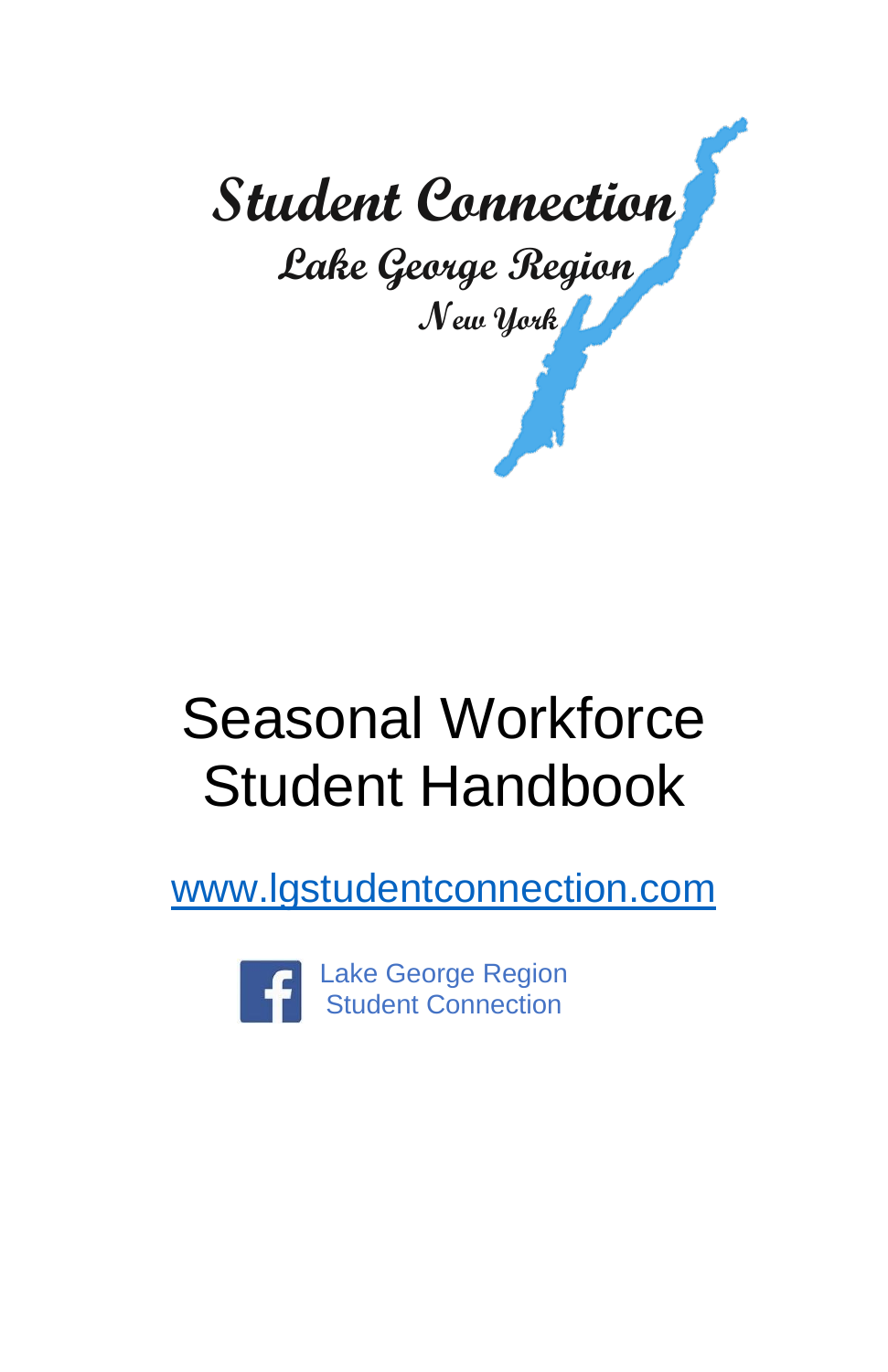### **Welcome to the Lake George Region!**

*We are very happy that you have chosen the Lake George Region for your Work and Travel experience. J1 students will find many cultural and employment opportunities in our community. We hope you learn new skills and make lifelong friendships. Take advantage of our beautiful landscapes and lake by exploring all that our region has to offer.*

*Please take a few minutes to explore our website. Our committee has provided you with information to ensure that you are safe and happy during your stay. Download a copy of the student handbook for more detailed information.*

*We hope you have a wonderful summer experience!* 

*Thank you and best wishes,*

*The Student Connection Committee*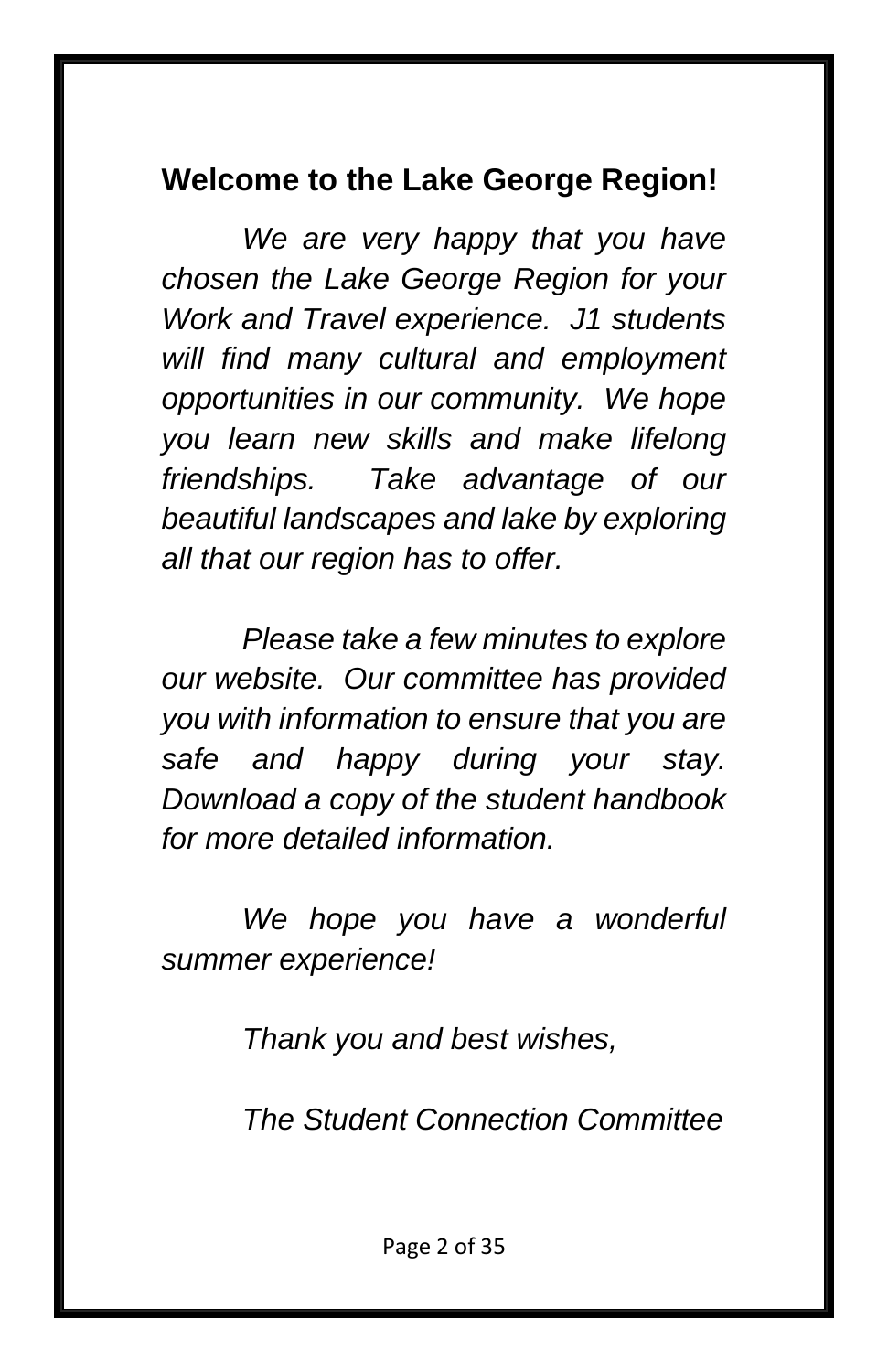# **Contents**

| Getting Around Lake George [11, 2016] 11 |  |
|------------------------------------------|--|
|                                          |  |
|                                          |  |
|                                          |  |
|                                          |  |
|                                          |  |
|                                          |  |
|                                          |  |
|                                          |  |
| Police 25                                |  |
|                                          |  |
|                                          |  |
|                                          |  |
| Sponsor Contact Information31            |  |
|                                          |  |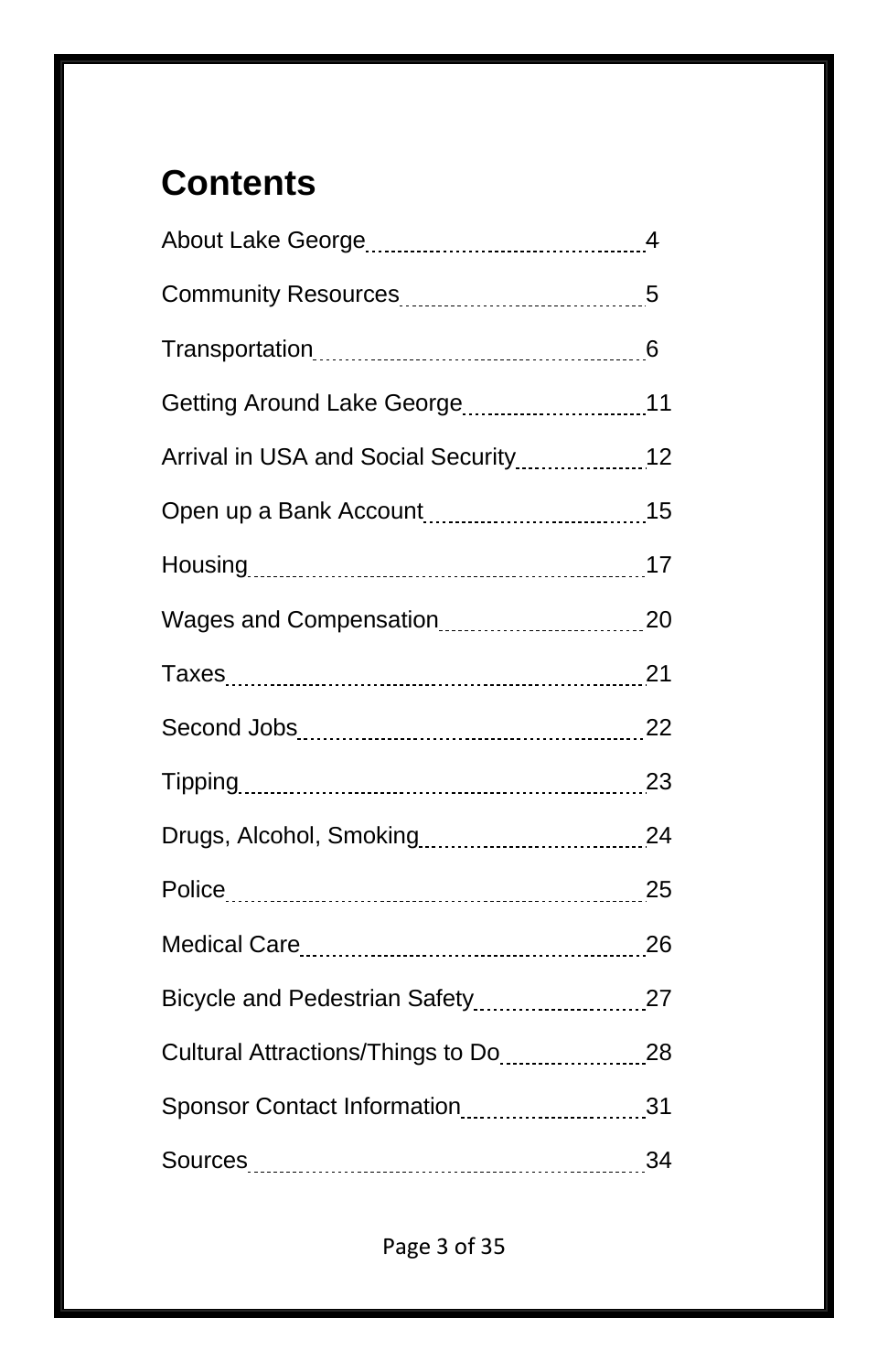# **About Lake George**

Lake George, nicknamed the Queen of American Lakes, is a long, narrow oligotrophic lake located at the southeast base of the Adirondack Mountains, in the northeastern portion of the U.S. state of New York. Our area is rich in history and natural beauty.

# **Weather and Clothing**

Don't forget your swimsuit! Enjoying the clear, cool waters of Lake George are a favorite and a must do!

Between the months of May and October there are fluctuations in the temperatures. In June, July and August day time temperatures are warmest ranging from the 70'sF (21C) through the 80'sF (22C).

Cooler temperatures are common in May and October with day time averages in the 60'sF (16C).

Be sure to pack a sweatshirt for cooler weather, comfortable shoes for work, walking and any hiking you may enjoy.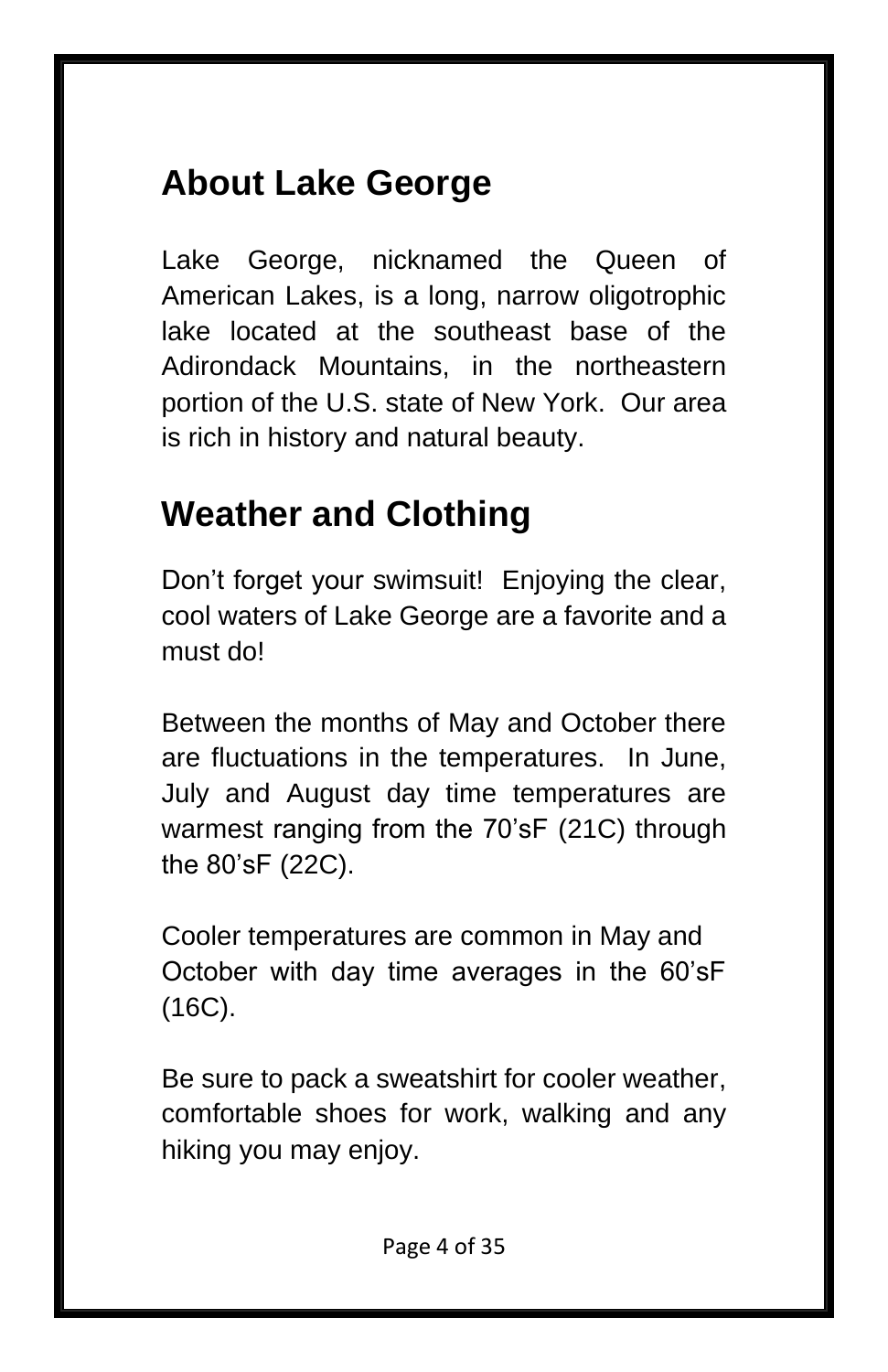# **Community Resources**

### **The Student Connection**

| Website:          | http://www.lgstudentconnection.com                                                  |
|-------------------|-------------------------------------------------------------------------------------|
| Email:            | LGStudentConnection@yahoo.com                                                       |
| Facebook:         | Lake George Region Student<br>Connection                                            |
| Summer<br>Office: | Lake George Visitor's Center<br>1 Beach Rd<br>Lake George, NY 12845<br>518-668-2624 |

#### **Lake George Regional Chamber of Commerce**

Website: [http://www.lakegeorgechamber.com](http://www.lakegeorgechamber.com/)

2176 U.S. 9 Lake George, NY 12845 518-668-5755

### **Bolton Chamber of Commerce**

Website: [http://www.boltonchamber.com](http://www.boltonchamber.com/)

4928 Lake Shore Drive Bolton Landing, NY 12814 518-644-3831

Stop by any of our Chambers of Commerce or Lake George Visitor Center to learn more about what's going on in the Lake George area, and to pick up brochures of things to see and do.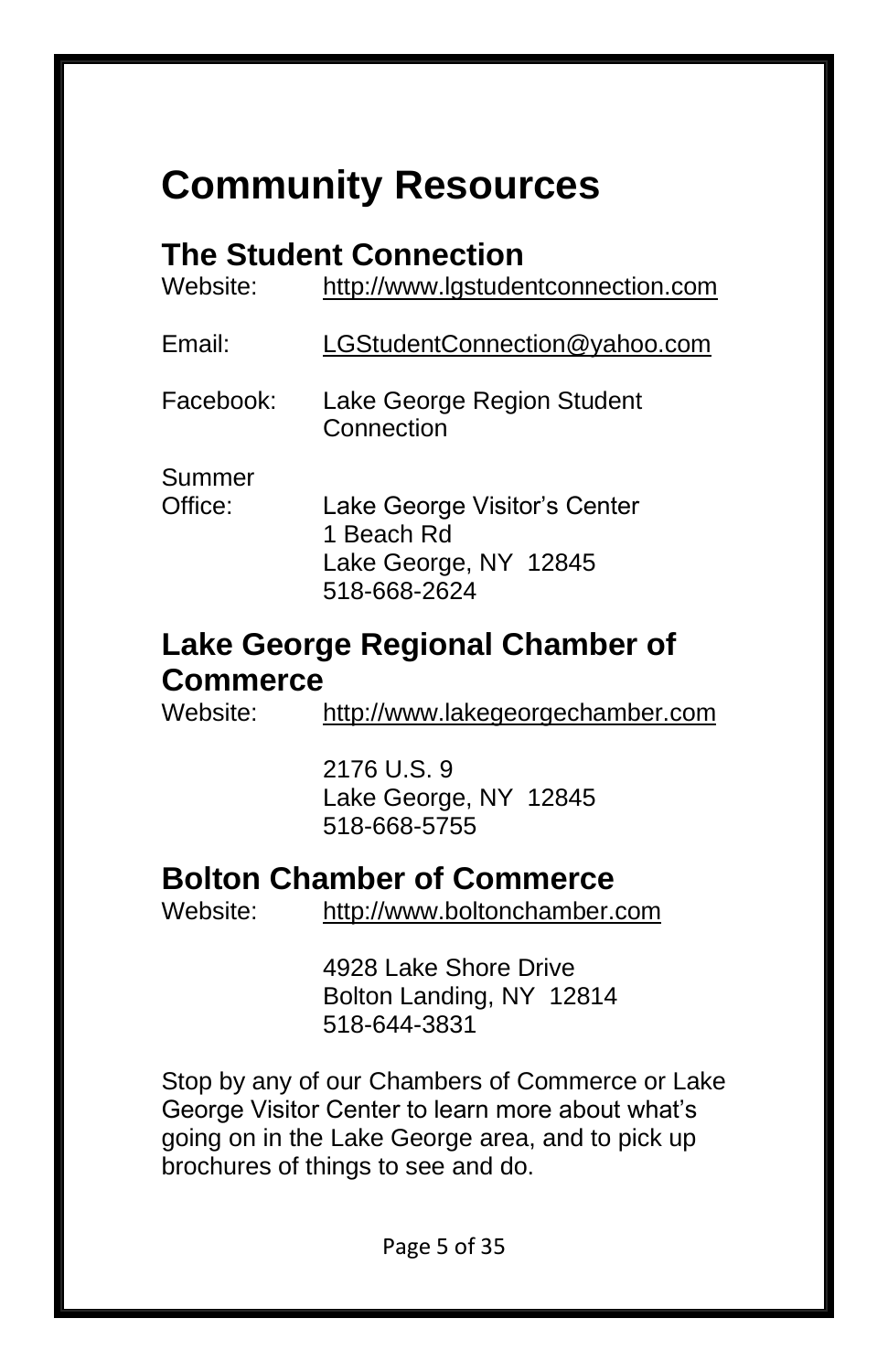# **Transportation**

#### **Travel arrangements and costs are your responsibility!**

Employers and Landlords are NOT responsible for providing transportation to job sites or housing. If help is needed, please contact your sponsor for travel instructions. Give yourself enough time to adjust to time changes and jet lag.

# **By Air**

The Albany International Airport is 50 miles south of the Lake George Area and serves most major airlines. Car rentals and bus service are available from the airport. Some area lodging properties provide shuttle service from Albany.

- Albany International Airport, Albany, New York (ALB)
- John F. Kennedy Airport, Queens, New York (JFK)
- Logan International Airport, Boston, Massachusetts (BOS)

If you choose to travel to an airport other than Albany, plan to spend a significant amount of time traveling by bus to Lake George.

| <b>Airport Distances and Travel</b><br><b>Time to Lake George</b> | Code       | (miles) | Distance   Drive Time |
|-------------------------------------------------------------------|------------|---------|-----------------------|
| Albany                                                            | <b>ALB</b> | 55      | 58 min                |
| John F. Kennedv                                                   | JFK        | 220     | 4 hr. 22 min          |
| <b>Boston</b>                                                     | <b>BOS</b> | 231     | 4 hr. 21 min          |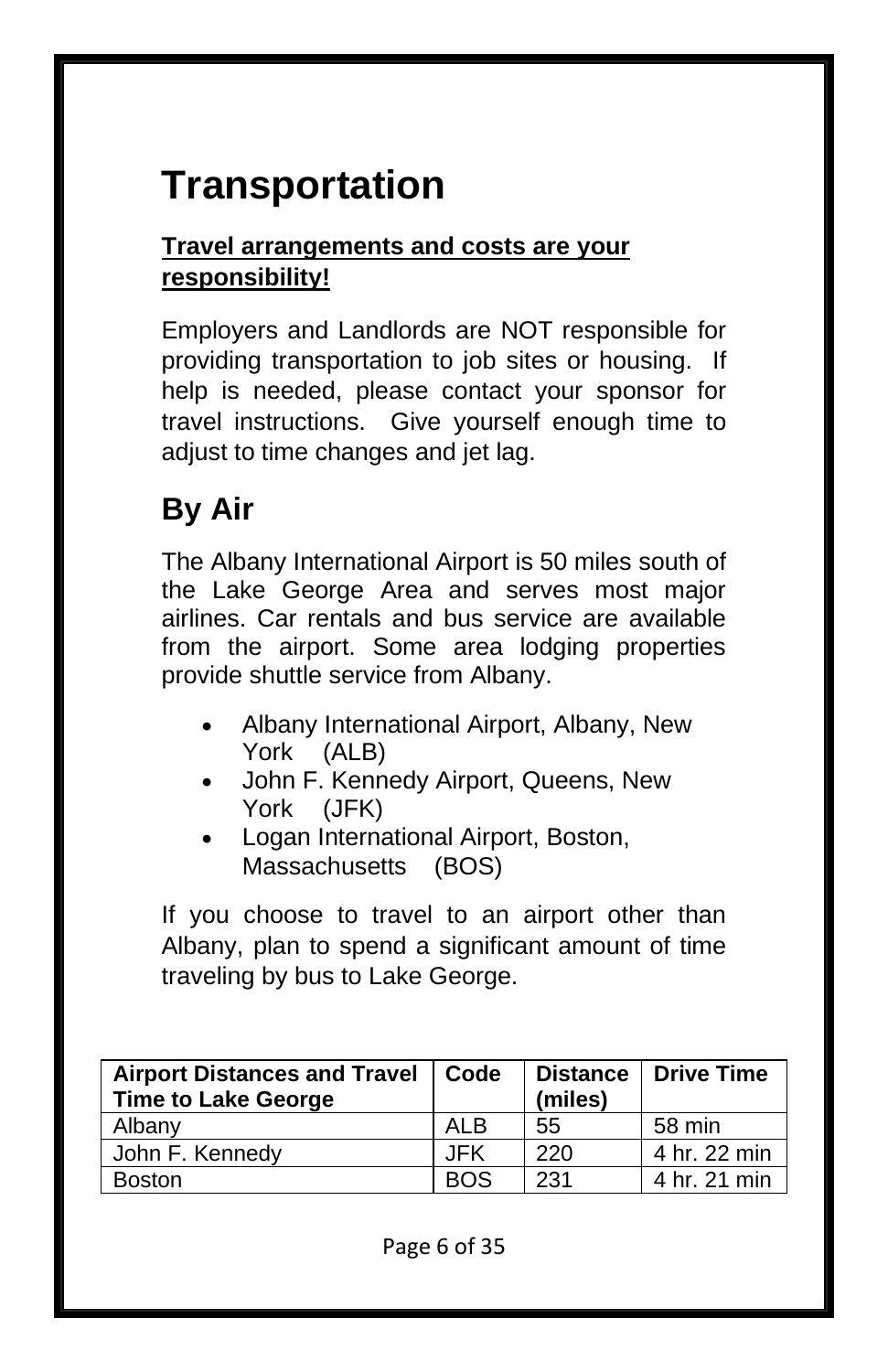#### **Instructions from JFK Airport to Port Authority for Busses:**

**NYC Airporter** - official bus operator for the DOT and the Port Authority of New York and New Jersey. They are located at the ground transportation desk (welcome center) of every terminal at JFK Airport and LaGuardia Airport.

[www.nycairporter.com/schedule/portauthoritytojfkai](http://www.nycairporter.com/schedule/portauthoritytojfkairport/) [rport/](http://www.nycairporter.com/schedule/portauthoritytojfkairport/)

# **BY TAXI**

### **STEP 1**

Exit your terminal at JFK Airport after retrieving any luggage from the baggage claim. Follow signs or directions for the taxi stands, which are found outside each terminal. No reservations are needed to take a cab from JFK. The cabs at the stands are waiting to pick up any passenger who needs them.

#### **STEP 2**

Approach the cab. Ask the driver if he's accepting passengers to ensure someone else hasn't claimed the cab.

#### **STEP 3**

Have your final destination ready. **The address for Port Authority is Port Authority, 625 8th Ave., New York, NY 10018**. The driver will then take you to your location.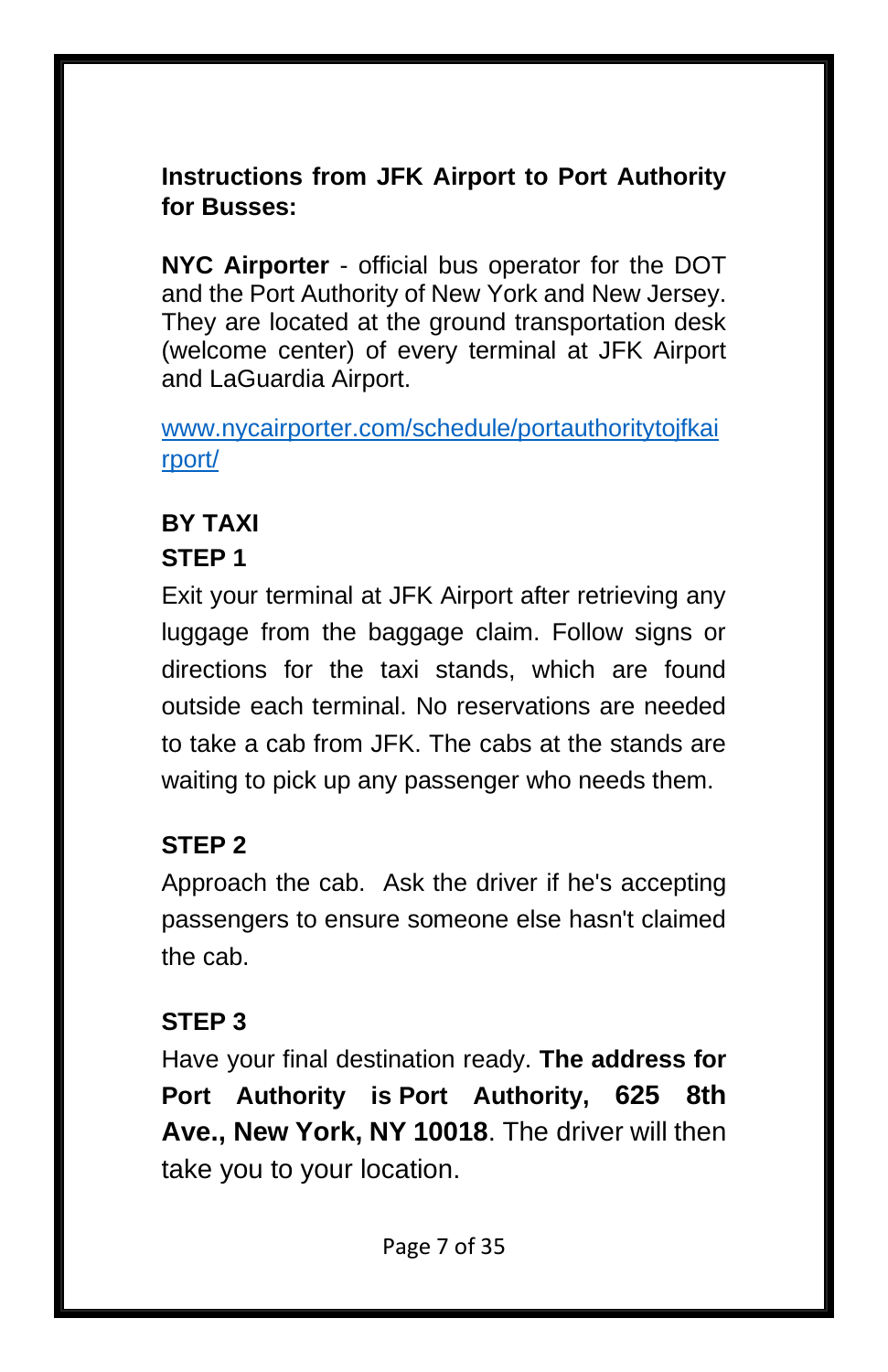#### **STEP 4**

Pay the driver upon arrival at your destination. Cabs in New York City accept credit cards but paying in cash is always an acceptable option. Be prepared to pay a flat rate of \$45 plus tolls to any destination in Manhattan. For other destinations fares can start at \$20 and run upwards of \$90 or above. Leave a tip for the driver in cash or on your credit card receipt. Standard tip percentage for a cab ride in New York is between 15 and 20 percent.

# **By Bus**

Adirondack Trailways and Greyhound maintain a regular schedule to towns throughout the Lake George Area from destinations across the U.S.

**Trailways - 1-800-858-8555 / 518-793-5525** <https://trailwaysny.com/>

#### **Greyhound – 1-800-231-2222 / 518-793-5525** <https://www.greyhound.com/north>

Purchasing bus tickets in advance can be done online using a credit card. **This is HIGHLY RECOMMENDED**. Have the printed bus ticket ready when boarding the bus.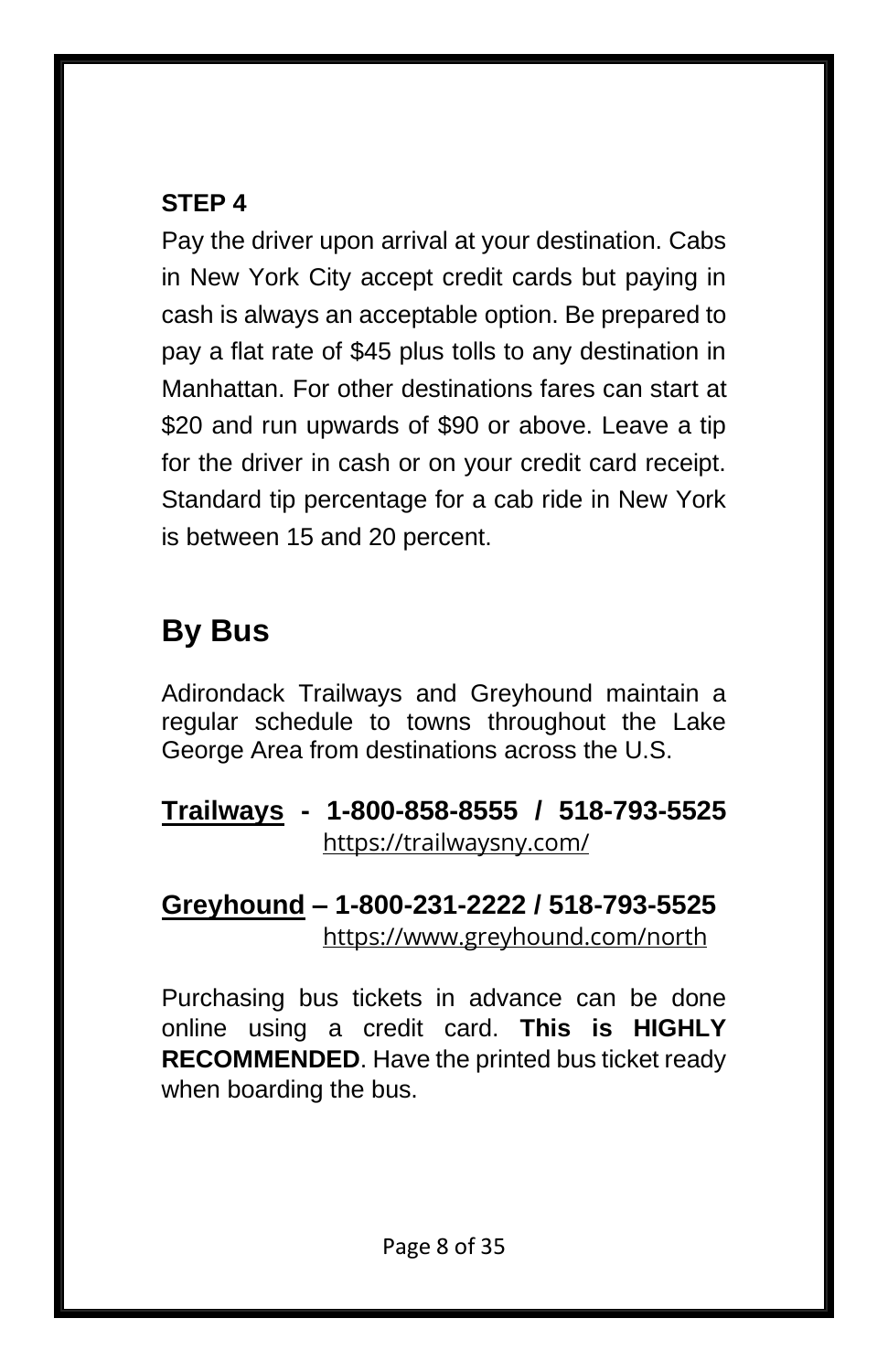Purchasing tickets with cash will require going to the bus ticketing window. Not all ticketing windows are 24 hours!

When Purchasing a bus ticket from NYC you will want to purchase from NYC to Lake George. Purchasing a ticket to Albany or Glens Falls, NY will require a taxi ride to Lake George at an additional fee. Landlords and or employers are not responsible for providing transportation to and from bus stations.

# **By Train**

[AMTRAK®](http://www.amtrak.com/) (800-872-7245) runs routes from New York City to Fort Edward and Saratoga, NY. Fort Edward is 20 minutes and Saratoga is 30 minutes from Lake George.

#### **CALL AHEAD TO MAKE TAXI OR UBER ARRAGEMENTS**

You will need to arrange transportation from the train stations to Lake George by taxi or Uber. **There are no public phones or waiting taxis at the Fort Edward Station!**

Seasonal summer service is available aboard the [Saratoga and North Creek Railway](https://www.sncrr.com/) (877-726-7245) with multiple connections in the Lake George Area from Saratoga Springs to North Creek. Schedules & ticket information are available online at [sncrr.com.](https://www.sncrr.com/)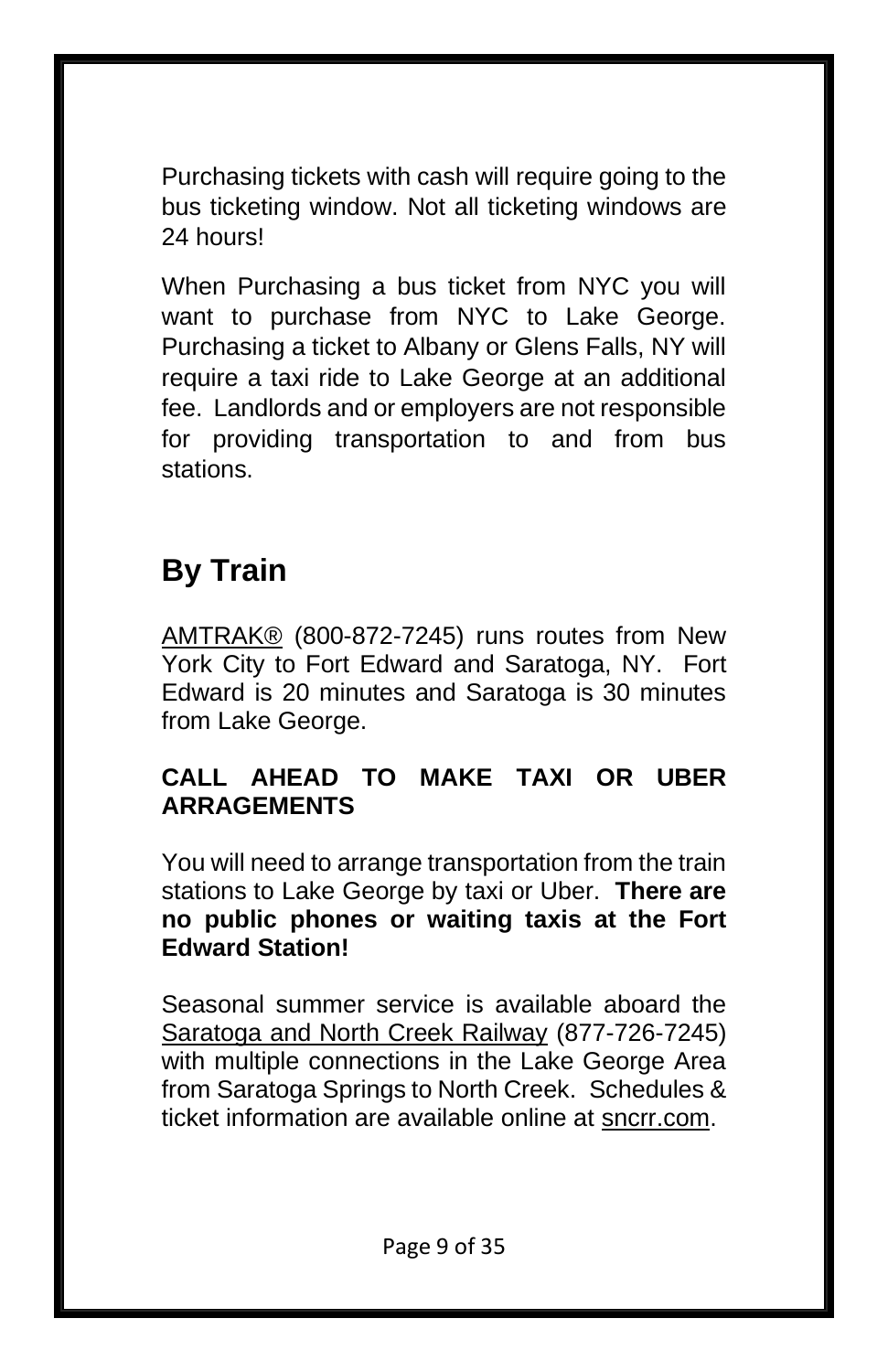If you take a train from NYC to Albany NY, taxi stations are located in the station. There is a \$150- \$200.00 USD taxi charge. Albany NY is located approximately 60 minutes from Lake George.

# **By Car**

**CAPITALAND TAXI: (**518-456-8294)Capitaland Taxi is the contact cab company serving Albany International Airport. Capitaland offers late-model, smoke-free, clean vans with uniformed drivers. All Capitaland Taxis are equipped with meters to provide travelers with a fair and accurate account of their ride. Airport Capitaland cabs are also equipped with credit card readers.

**RIDE-SHARING:** Lyft and Uber services are available at Albany International Airport. Lyft and Uber service is accessed by using the Lyft or Uber app on cell phones. Lyft and Uber drivers are stationed near the terminal.

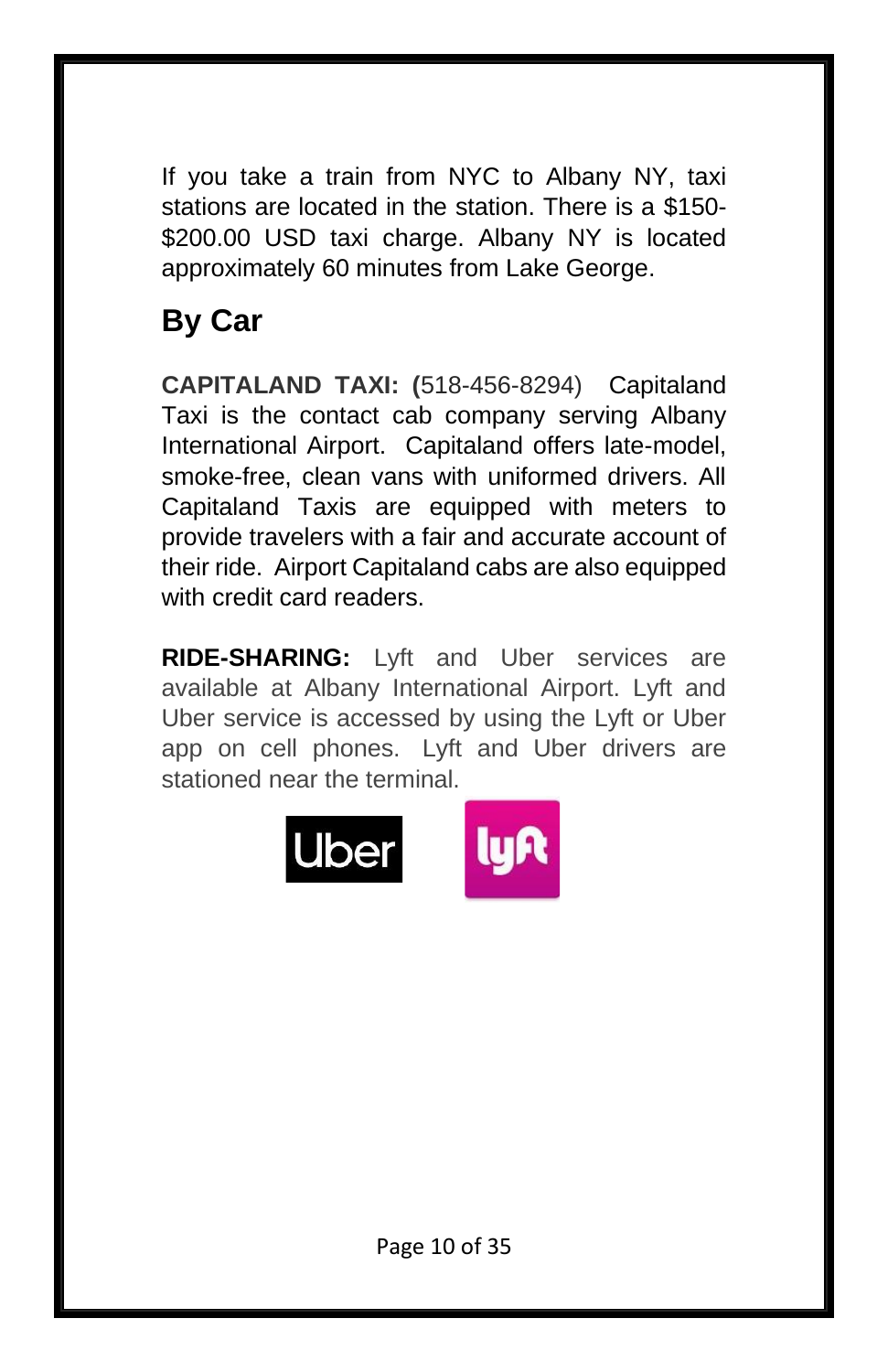# **Getting Around the Lake George Region**

#### **\*Important\***

Hitchhiking is dangerous and not recommended. You should not accept rides from someone you do not know unless they are a licensed transportation provider (such as a taxi driver).

### **Lake George Trolley Information & Schedules**

Ride the Lake George trolley! Stops include Glens Falls, Queensbury, Lake George, Bolton Landing and Warrensburg.

The trolley operates daily during July and August. Spring and Fall times vary. Please check online or call for up to date times.

Stops include Queensbury, Lake George, Bolton Landing and Warrensburg, NY. Be sure to check the official schedules for the [South](http://www.agftc.org/m2files/Glens%20Falls%20-%20Lake%20George%20%26%20South%20RV%20Trolley%20Schedule%20(Full).pdf) and [North](http://www.agftc.org/m2files/Lake%20George%20-%20North%20Trolley%20Schedule%20(Full).pdf) routes for specific times.

#### **Greater Glens Falls Transit**

| Phone:   | 518-792-1085.         |
|----------|-----------------------|
| Website: | https://gftransit.org |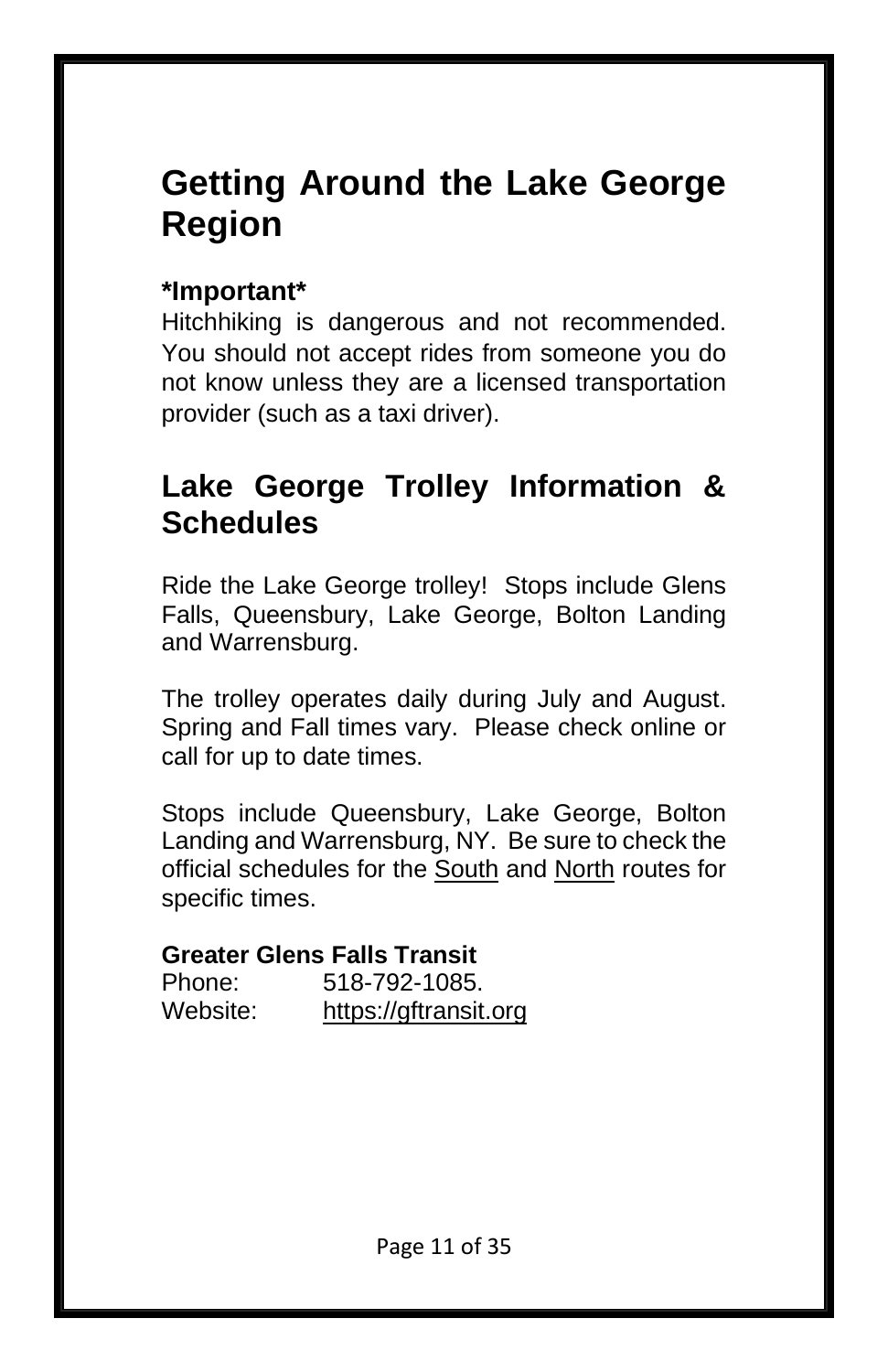# **When You Arrive In the USA**

# **Sponsor Check In**

US government regulations for the Summer Work Travel Program mandate that students must checkin with their sponsor within 3 days of arrival in the USA. Failure to check-in within 3 days will result in Program Termination. Termination means student's status in SEVIS will be inactive, students cannot legally work in the USA, will not have medical insurance, and will need to return home immediately, and will have difficulty obtaining any type of US visa in the future.

**Social Security Office 67 Warren Street Suite 1 Glens Falls, NY 12801 Local Number 1-877-405-4875**

**Office Hours: Monday - Friday: 9:00am-4:00pm Saturday and Sunday: Closed.** 

It is important that you check in with your sponsor prior to visiting the Social Security Office. Wait 7-10 days after SEVIS check in before going to the Social Security office. If you do not validate yourself in SEVIS within 72 hours after your arrival in the USA, you will have a delay in receiving your Social Security number. Your employer must have your Social Security number to report your earnings to the Internal Revenue Service. (IRS).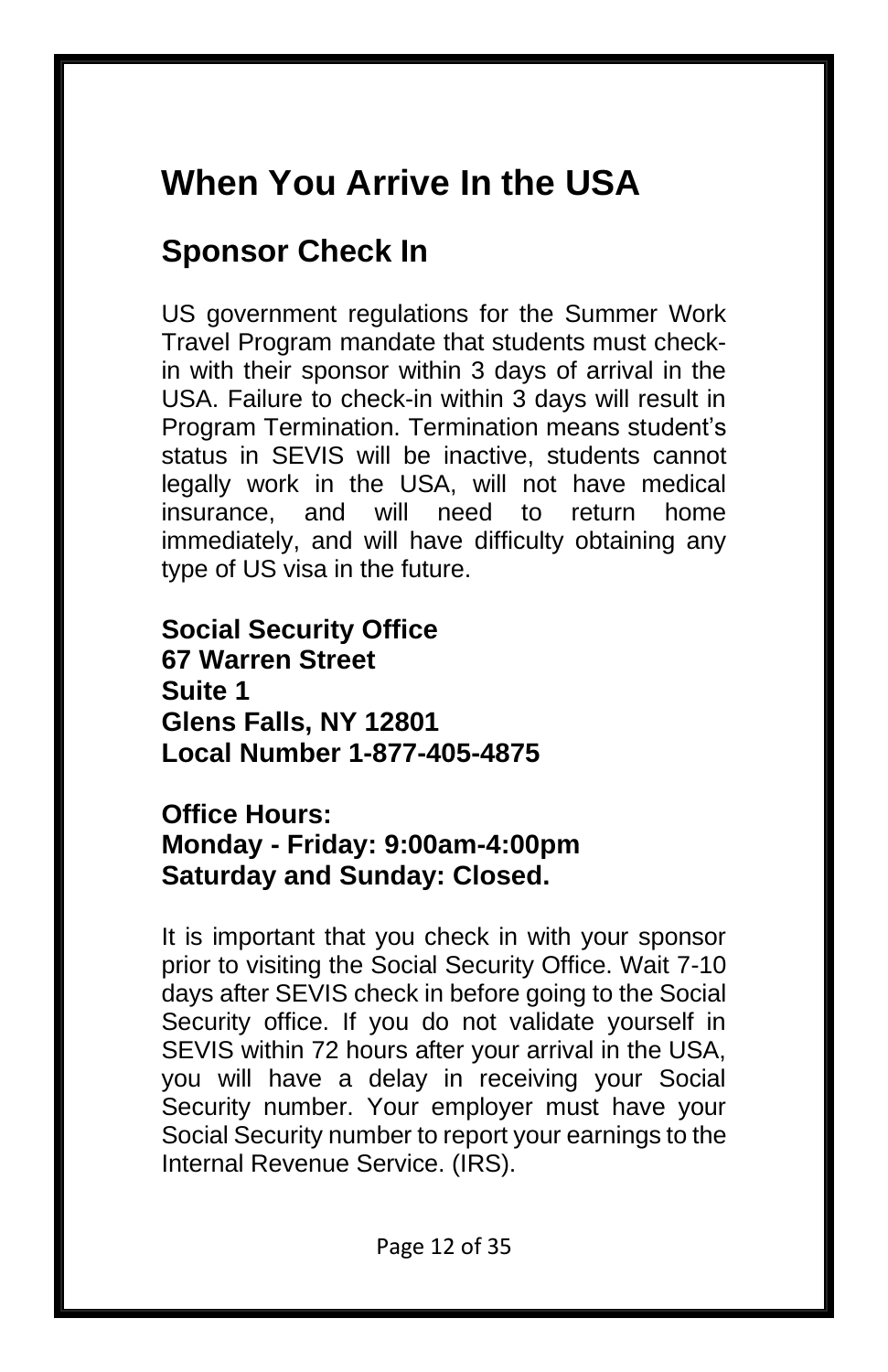Your employer may help coordinate transportation to and from the Social Security Office. Please check with your employer.

#### **When Applying for your Social Security Number, you must bring the following:**

- Your passport with J-1 Visa
- DS-2019
- Sponsor Letter
- SS-5 Application Form (pg. 5)

\*Complete the application before your appointment. You will need your housing address in the U.S. This is where your social security card will be mailed.

After applying, you will receive a letter from Social Security. Give a copy of this letter to your employer so you can begin working before your card arrives in the mail.

Contact your sponsor immediately if you have trouble receiving earned wages while waiting for your social security card.

#### **Do I have to apply for a Social Security card?**

Yes. All participants must apply for a Social Security Number in order to work, open a bank account, or file a tax return. (\*participants are eligible to begin work with their receipt of application from the Social Security office).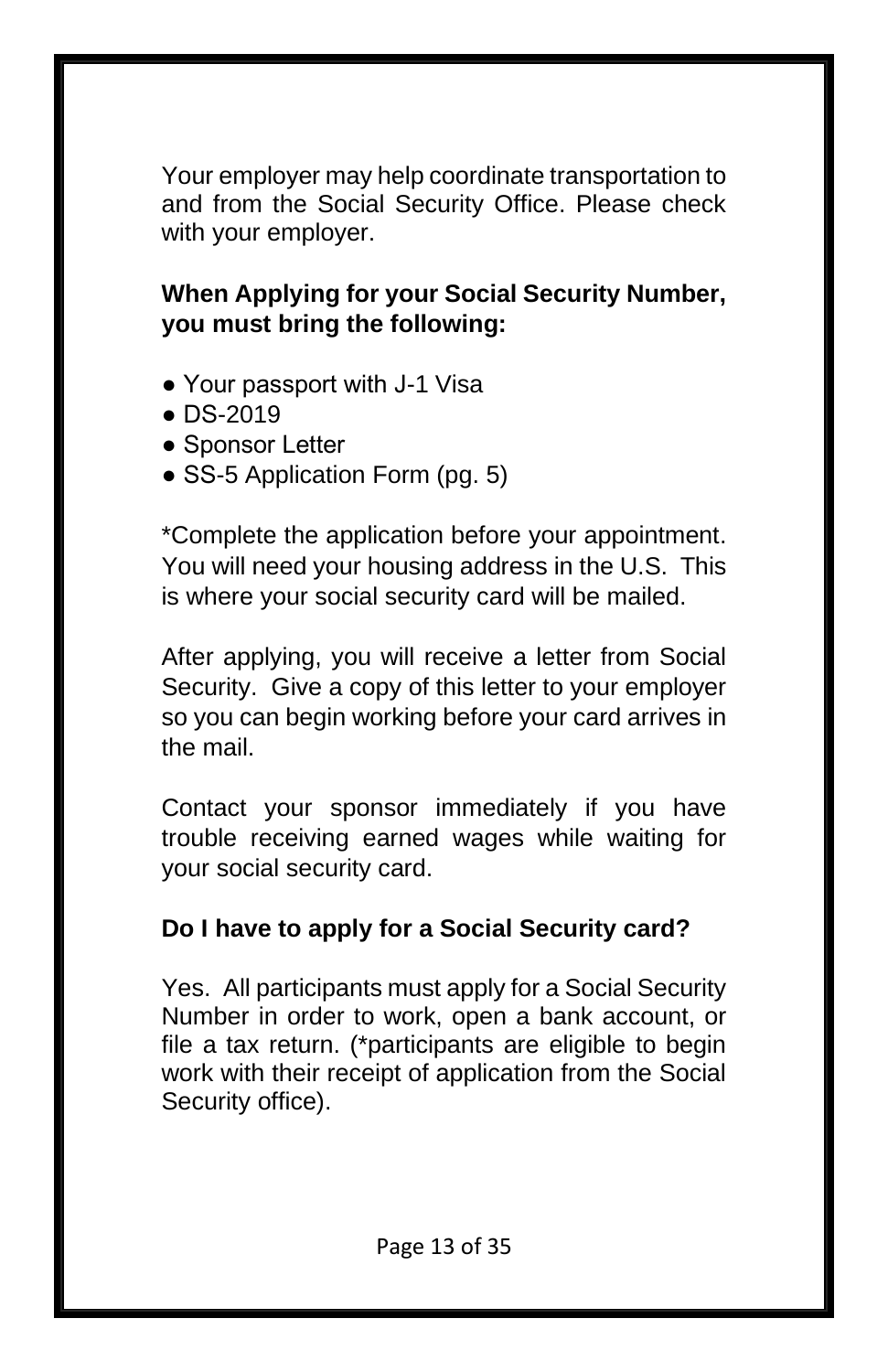#### **If I already have a social security number, do I need to apply for another one?**

No. If you already have a Social Security Number, you do not need to apply for a new one. If you do not have your physical Social Security card, or if you do not remember your number, you may visit the Social Security Administration office to replace your card for free.

#### **When should I apply?**

It is recommended by the Social Security office that you wait approximately 10 days after your arrival to the US and after notifying your sponsor of your arrival before applying for a Social Security Number.

#### **When will I receive my social security card in the mail?**

It may take 4-6 weeks to receive your Social Security card in the mail. It is very important that the address listed on your application is accurate.

#### **How do I start work while waiting for my social security number?**

After applying for a Social Security Number, the Social Security office will issue a receipt. This is an important document which you can give to your employer to show that you have applied for a Social Security Number and are eligible to begin work. This receipt can also be shown if you are asked for a Social Security Number when you open a bank account.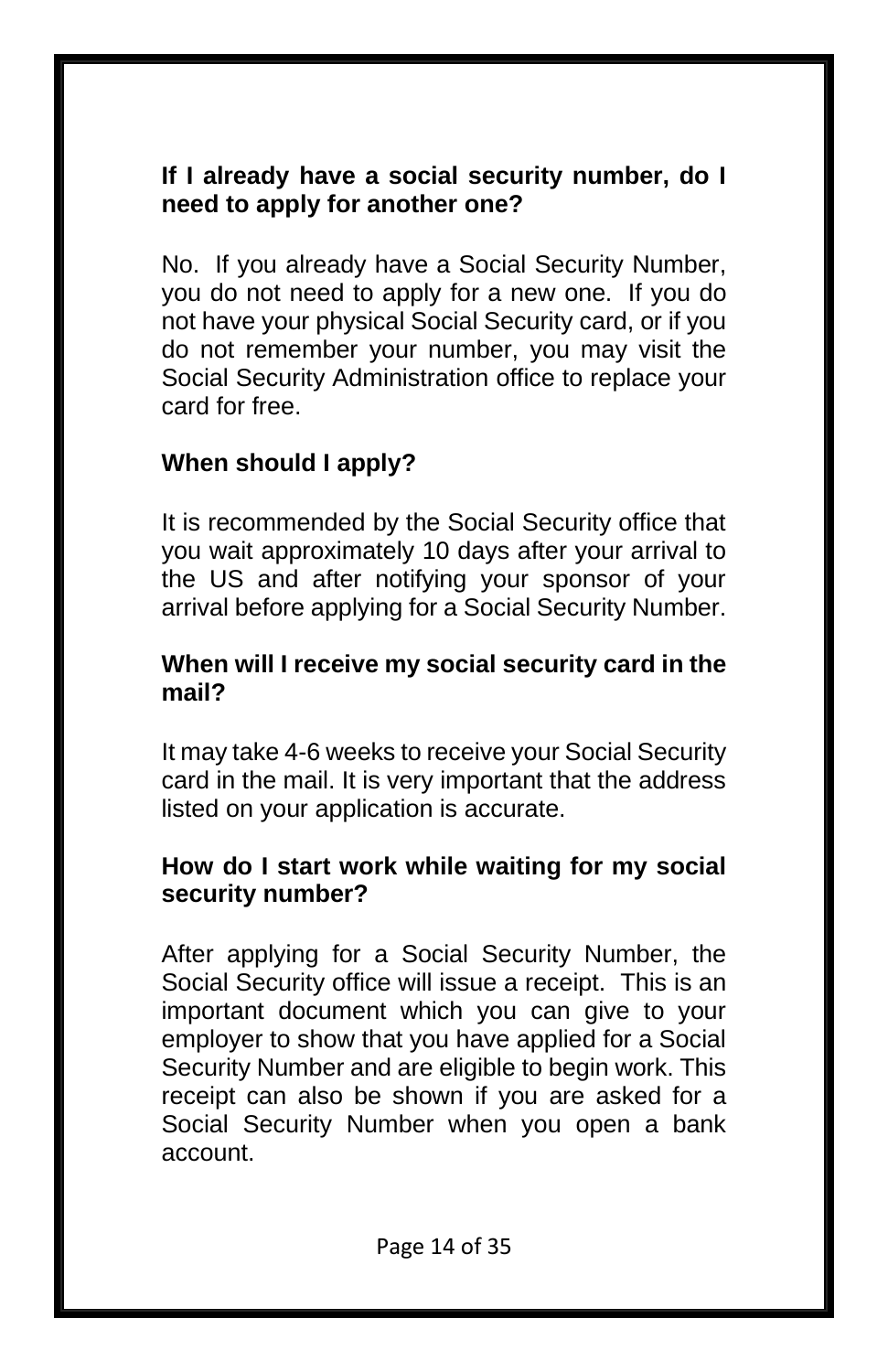# **Open a Bank Account**

To keep your money safe open a checking or savings account. Ask about "Free Student Accounts".

#### **Adirondack Trust Co. Glens Falls National**

350 Canada Street 2252 State Route 9 Lake George, NY 12845 Lake George, NY 12845 518-886-0619 518-668-5461

#### **TD Bank**

4945 Lake Shore Drive Bolton Landing, NY 12814 518-644-3421

#### **Passport**

- Keep your documents safe! For identification purposes, you must have your passport or other photo ID with you at all times.
- Never give your passport or documents to anyone (such as a landlord or employer) to keep.
- It is illegal for anyone to take your passport or documents from you for any reason. Make a copy of your passport and documents and keep the copies in a safe place.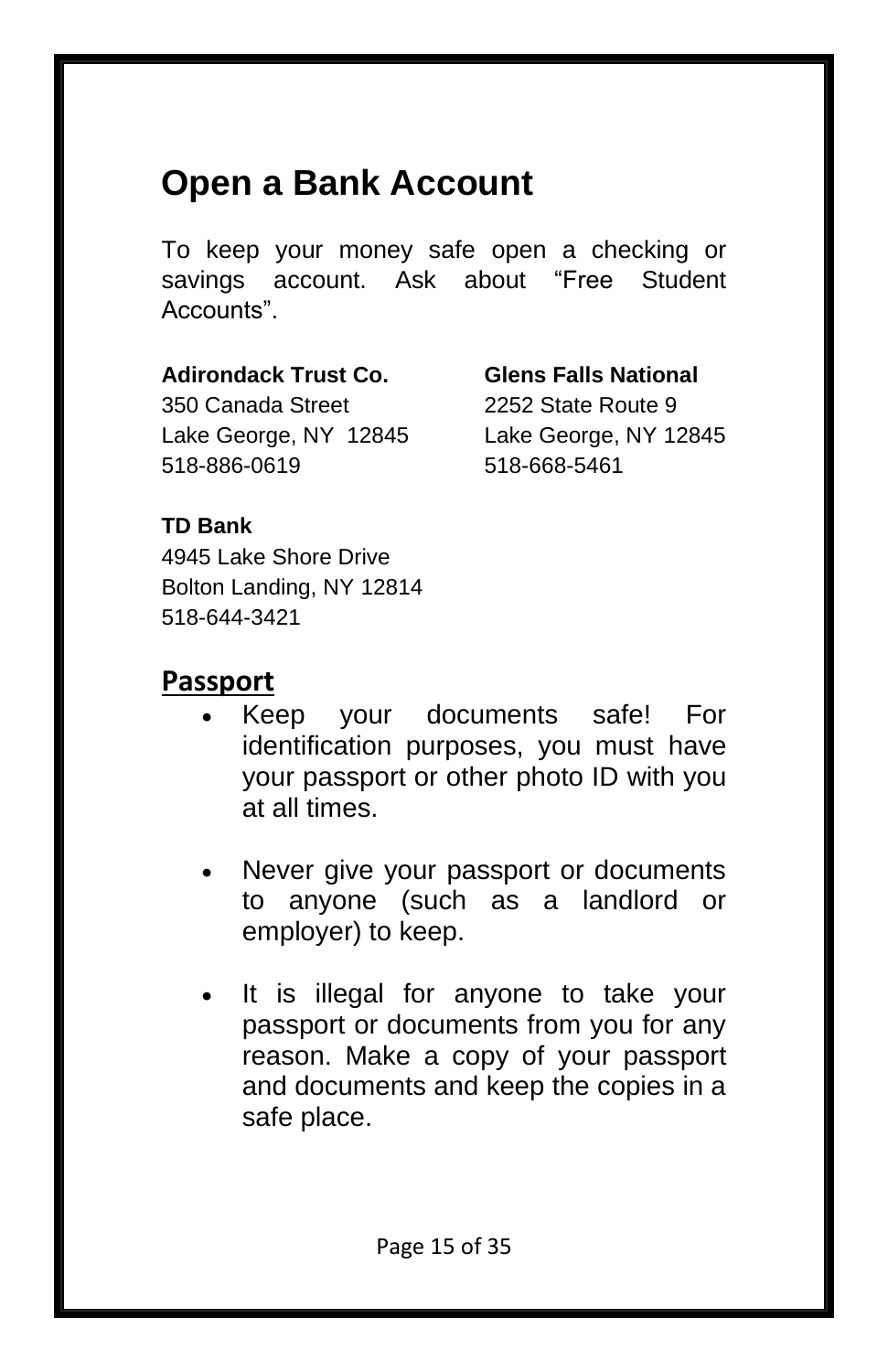### **Protect your money – Open a Bank Account**

- Keep your money safe! Open a checking or savings bank account. Search different bank branches in the area to find "Free Students Accounts.
- **DO NOT** keep large sums of cash on your person or at your apartment.
- **DO NOT** give your debit card PIN (personal identification number) to anyone, and keep your card in a safe place with you at all times!
- Cash or deposit your paychecks when you get them. **DO NOT** hold onto your paychecks until the end of the summer.

#### **How to Bring Your Money Home Safe**

| <b>CASH - LESS SAFE/COSTS LESS</b>               |  |
|--------------------------------------------------|--|
| TRAVEL WITH AS LITTLE CASH AS POSSIBLE           |  |
| LEAVE YOUR MONEY IN THE BANK AS LONG AS POSSIBLE |  |
| <b>PROTECT YOUR CASH AT ALL TIMES</b>            |  |
|                                                  |  |

**DEBIT CARD - MODERATELY SAFE/COSTS LESS**

PROTECT YOUR CARD AS YOU WOULD CASH

BE CAUTIOUS OF INTERNET SITES WHEN PLACING AN ORDER

NEVER GIVE OUT YOUR PIN

**WIRE TRANSFER - MOST SAFE/COSTS MORE**

BRING YOUR IBAN AND SWIFT CODE TO THE BANK.

WIRE TRANSFERS MAY TAKE SEVERAL DAYS UNTIL IT IS COMPLETE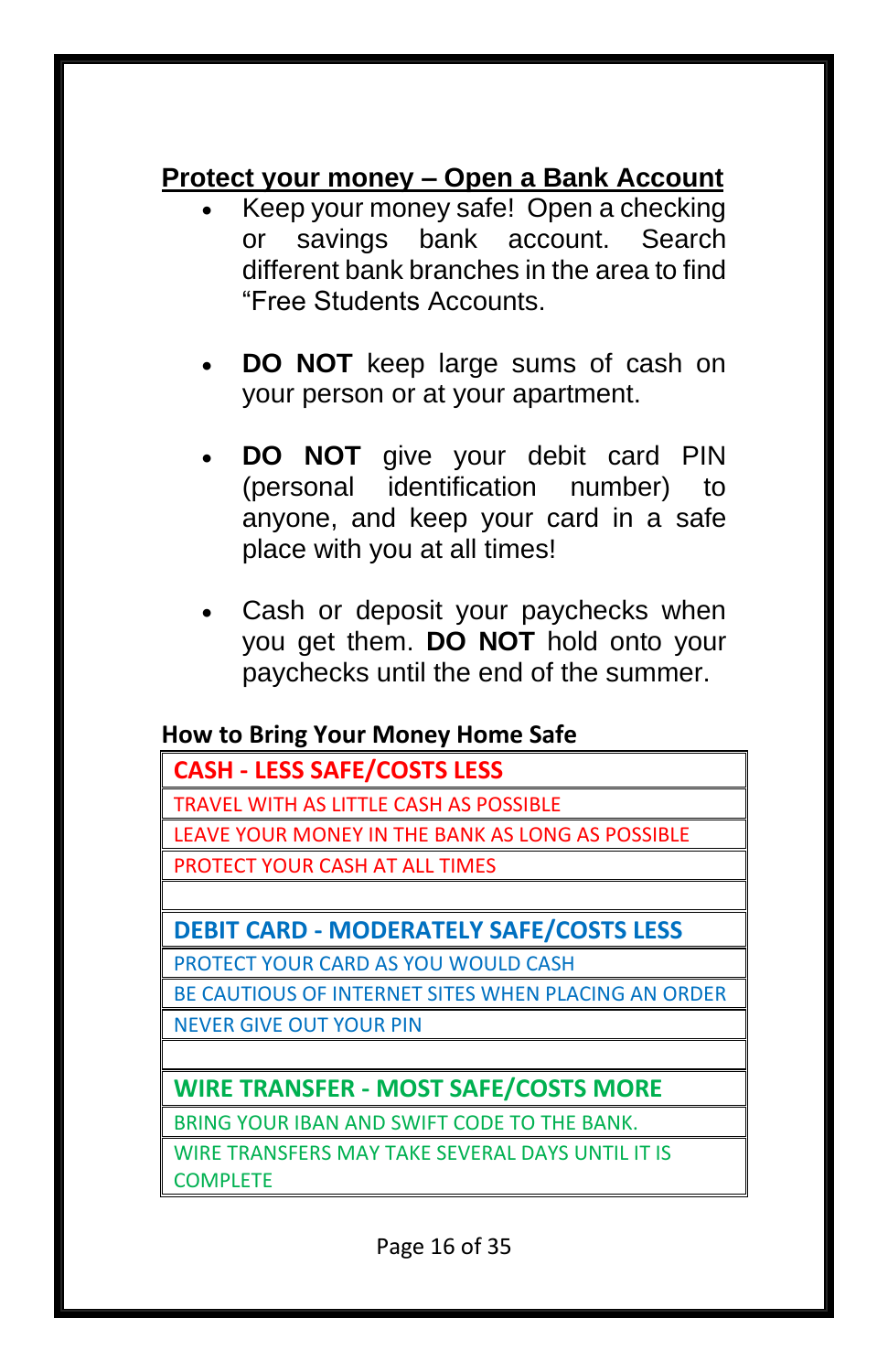# **Housing**

**Please check our website or Facebook page for housing locations.**

**You must have secured housing before you arrive!** 

#### **Important questions to ask:**

- \* How much is rent? When is it due?
- \* Is there a security deposit and what are the rules?
- \* Is there a kitchen, BBQ grill or microwave for cooking?
- \* Are hot plates allowed?
- \* What is included in your rent? Internet? Sheets? Towels?

\* How far is housing from your employer, grocery store, bank?

- \* How many students will share your room?
- \* Ask for pictures of your housing.

#### **\* ALWAYS GET A RECEIPT FOR MONEY PAID**

**You will be sharing housing with students from all over the world. This is a great chance to learn about other cultures!** 

**Let your landlord know your arrival date and time. Ask if someone will meet you at the Lake George bus stop or housing location. Not all landlords live where you are staying and they may not be expecting you if you arrive late at night.**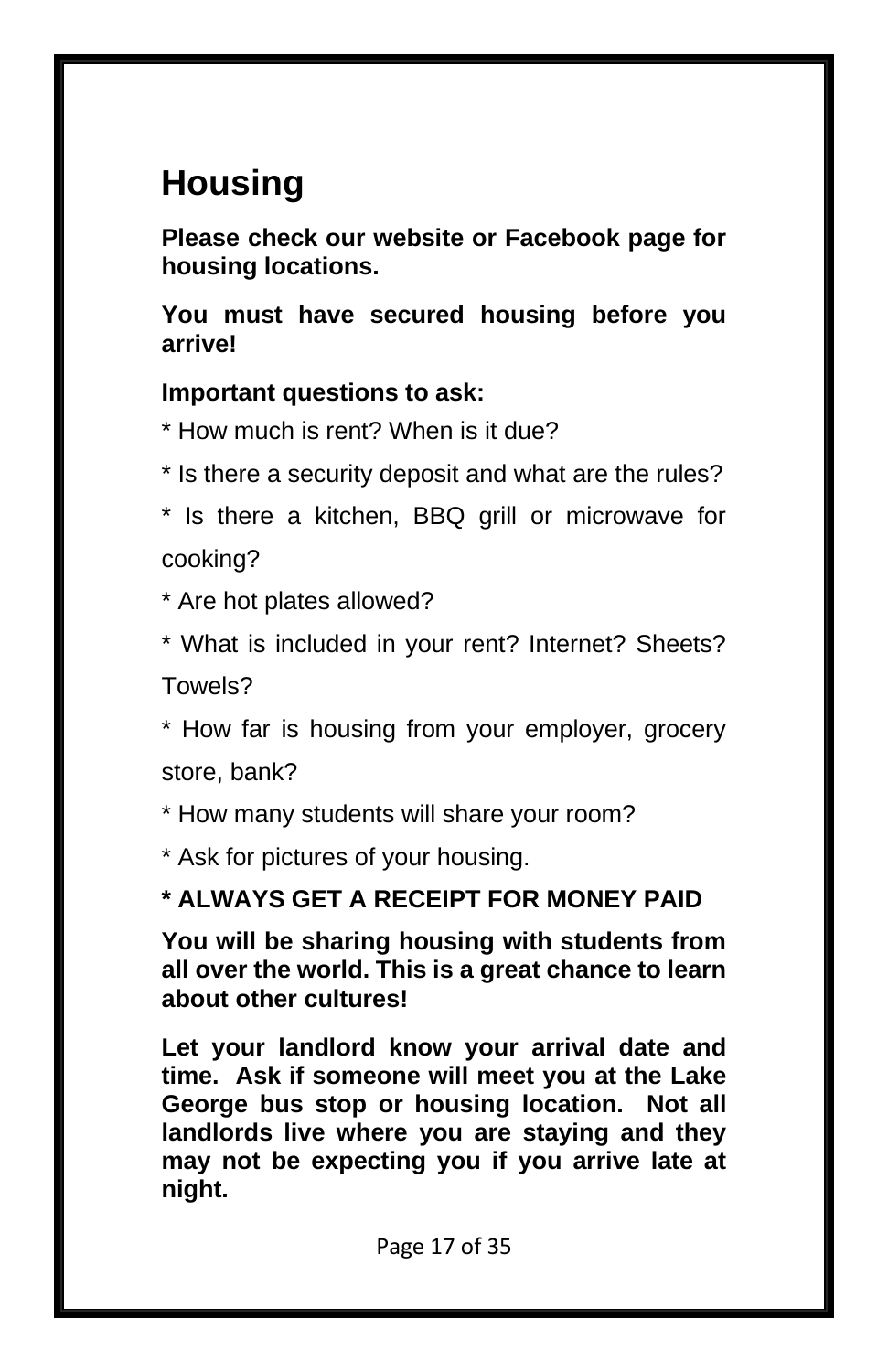# **Security Deposit**

Most landlords require a security deposit to be paid upon check in. Deposits are common to protect your landlord against damage, unpaid rents or any other violation of your rental agreement. Your rental agreement should clearly state the amount and conditions for having your deposit returned at the end of your stay.

# **Paying Rent**

Always pay your rent on time! Failure to pay or consistent late payments may result in eviction from your rental unit. Always get a receipt for rent paid!

# **Moving Out**

Give your landlord proper notice before you depart. Your landlord may require a room inspection prior to your departure. At this time security deposits are discussed and your room keys are given back to landlord. Rooms should be clean. All personal belongings including food, clothing and garbage should be removed from your rental. Your room should be in the same condition at move out as it was when you moved in.

# **Complaints and Concerns**

Always contact your Visa Sponsor if you have any housing issues. Contact us via email or see us in person at the Lake George Visitor Center. We will keep your complaint confidential!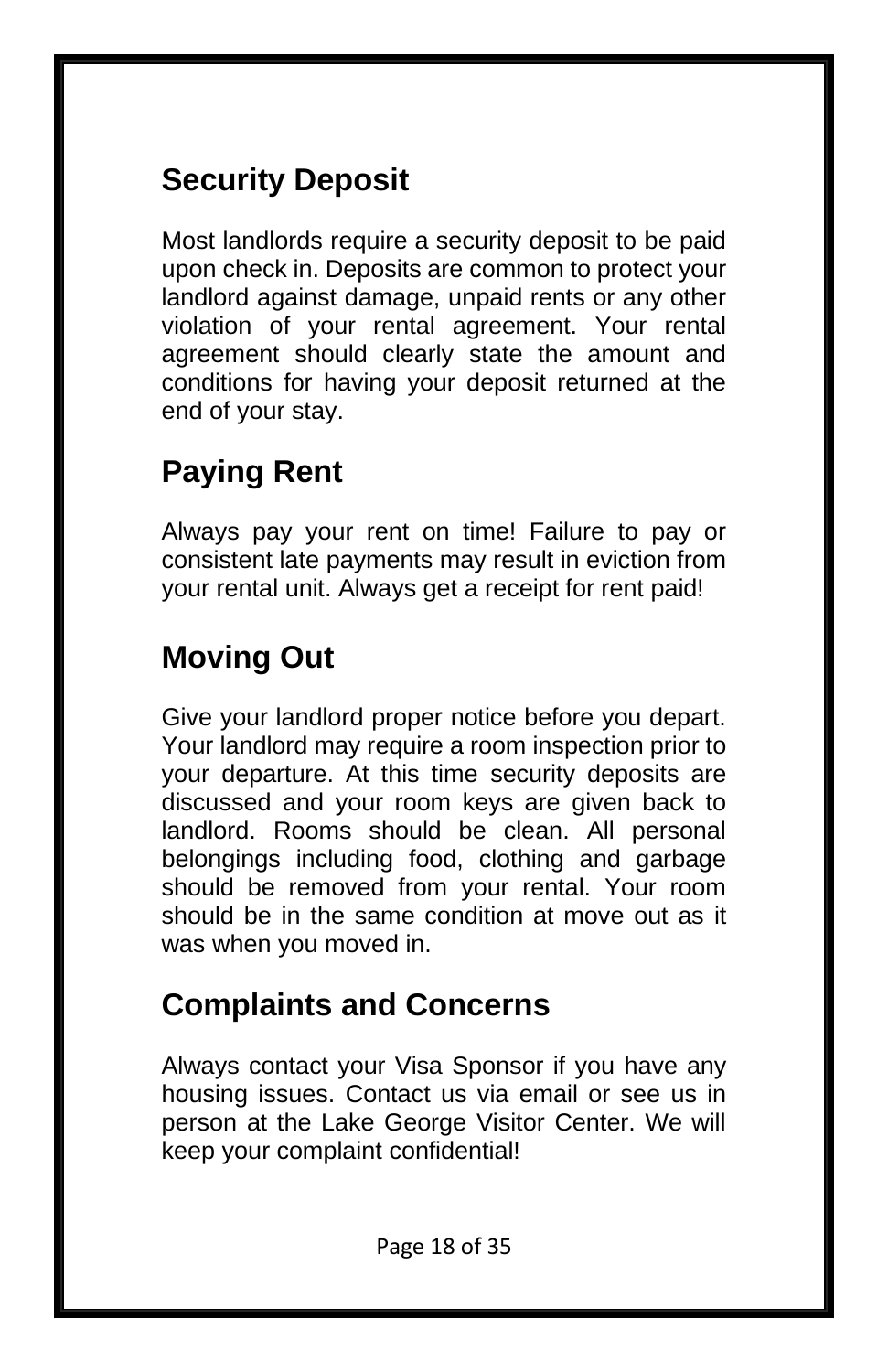### **Bedrooms**

Each bedroom must have a minimum of 70 square feet (6.5 sq m) for 1 occupant, 100 square feet (9.3 sq m) for 2 occupants and an additional 50 square feet (4.6 sq m) for each additional occupant. If you have a bedroom with 4 occupants there must be a minimum of 200 square feet (18.6 sq m).

Living rooms, dining room and other such areas cannot be used as bedrooms.

### **Smoke Alarms**

Smoke alarms must be installed on each living level of the structure and in the hallway outside of the sleeping rooms. They are required to be properly maintained and operational at all times.

### *NEVER REMOVE DETECTORS OR BATTERIES FROM DETECTORS!*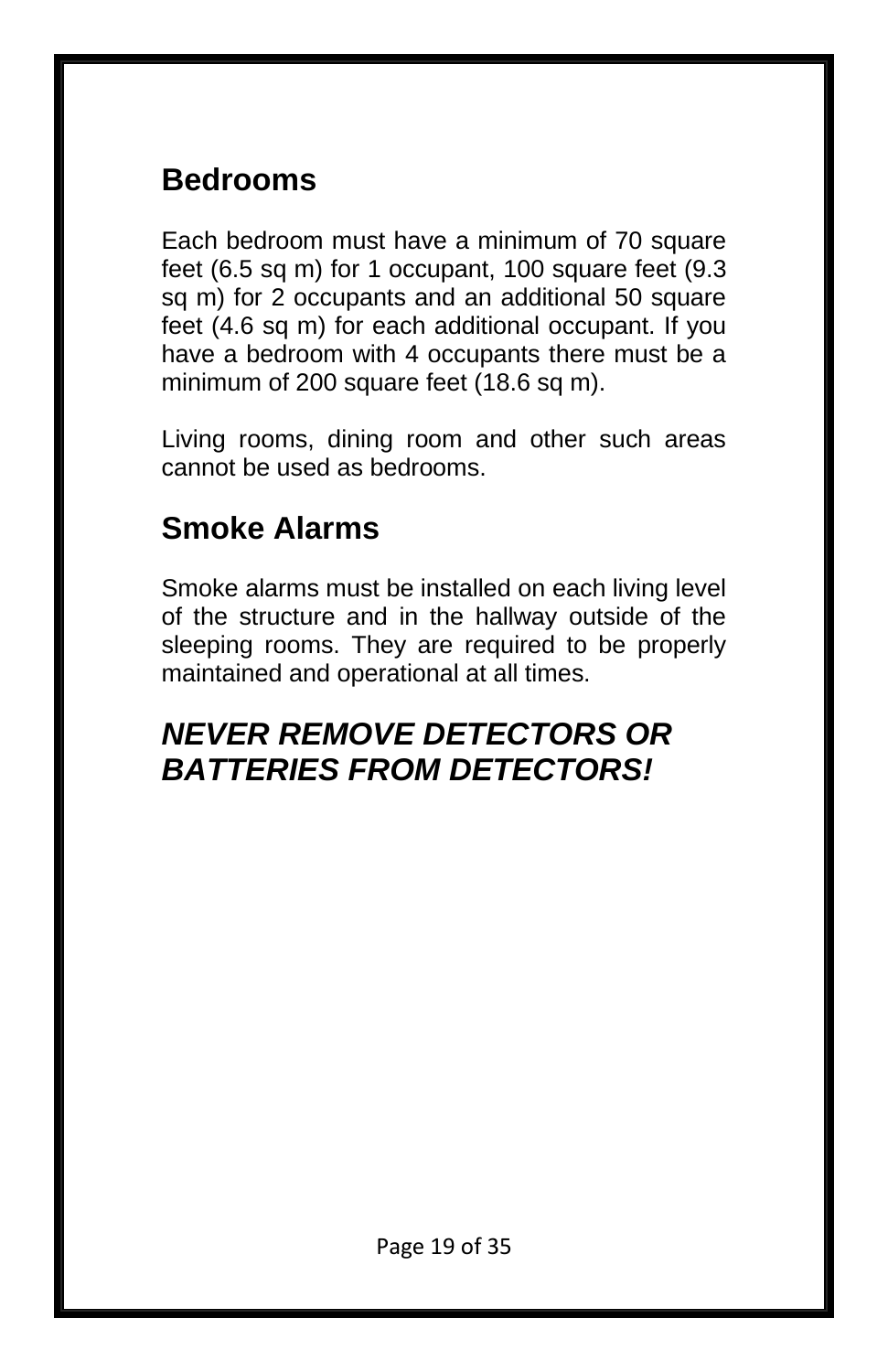# **Wages and Compensation**

Most employers issue pay checks weekly, some biweekly. This information should be disclosed when you fill out new-hire paper work. Deposit your pay check as soon as possible. Do not wait until you have several checks to deposit. If your employer offers direct deposit of your pay check into your checking or savings account, this is the safest and quickest way to receive your money.

Always review your paycheck! Remember that you do not pay Social Security and Medicare taxes. If there are any errors with amount paid, number of hours worked or taxes deducted please speak with your employer.

# **Minimum Wage**

Employers in the U.S. are required by law to pay a minimum wage. This amount varies from state to state. In New York State (outside of New York City) the current minimum wage as of January 1, 2022 is \$13.20. Some positions earning tips may be less than the minimum wage.

# **Overtime**

In New York State employers must pay employees time and one-half overtime pay for all hours worked in excess of 40 in a work week, with some exemptions. Ask your employer for company overtime policies or refer to your employer hand book.

For more information on wages go to: [https://www.labor.ny.gov](https://www.labor.ny.gov/)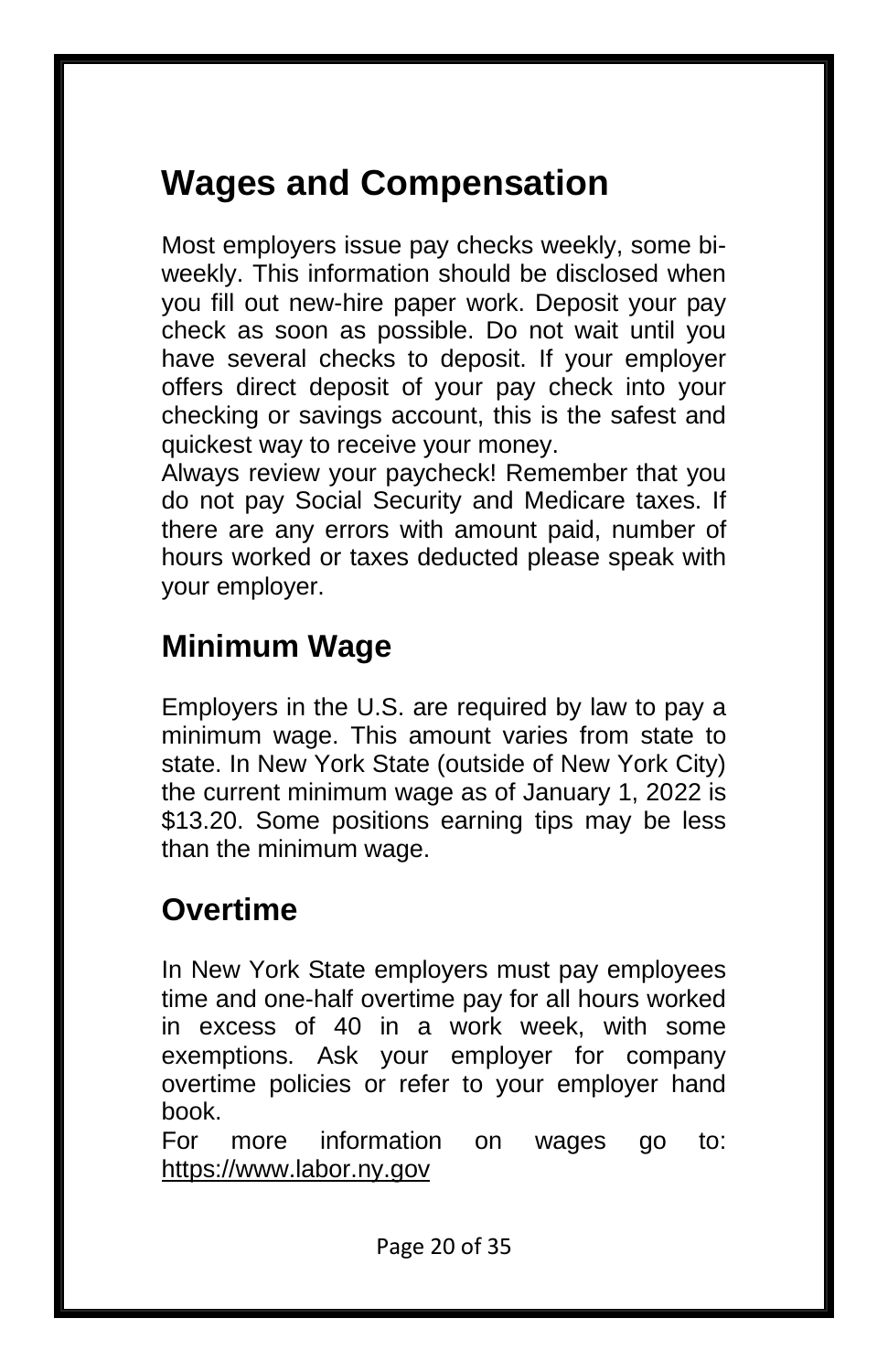# **Taxes**

Employers will deduct government taxes from your paychecks. This is called "withholding," and approximately 10-15% of your salary will be withheld for federal income tax. Each paycheck will show the exact amount that has been deducted. A portion of this money may be refunded to you at the end of the year when you file your tax return.

As a foreign student working on a J-1 Visa, you are required to pay some but not all of the taxes which U.S. citizens pay.

# **You do pay:**

- Federal Income Tax
- State Income Tax
- Local or City Income Tax

### **You do not pay:**

- Social Security & Medicare Tax (FICA)
- Federal Unemployment Tax (FUTA)

You must pay U.S. income tax. Failure to pay taxes may mean you will not be allowed to return to the U.S. Please make sure that taxes are being withheld from your paycheck. If you or your employer have questions regarding your tax status, please contact your sponsor.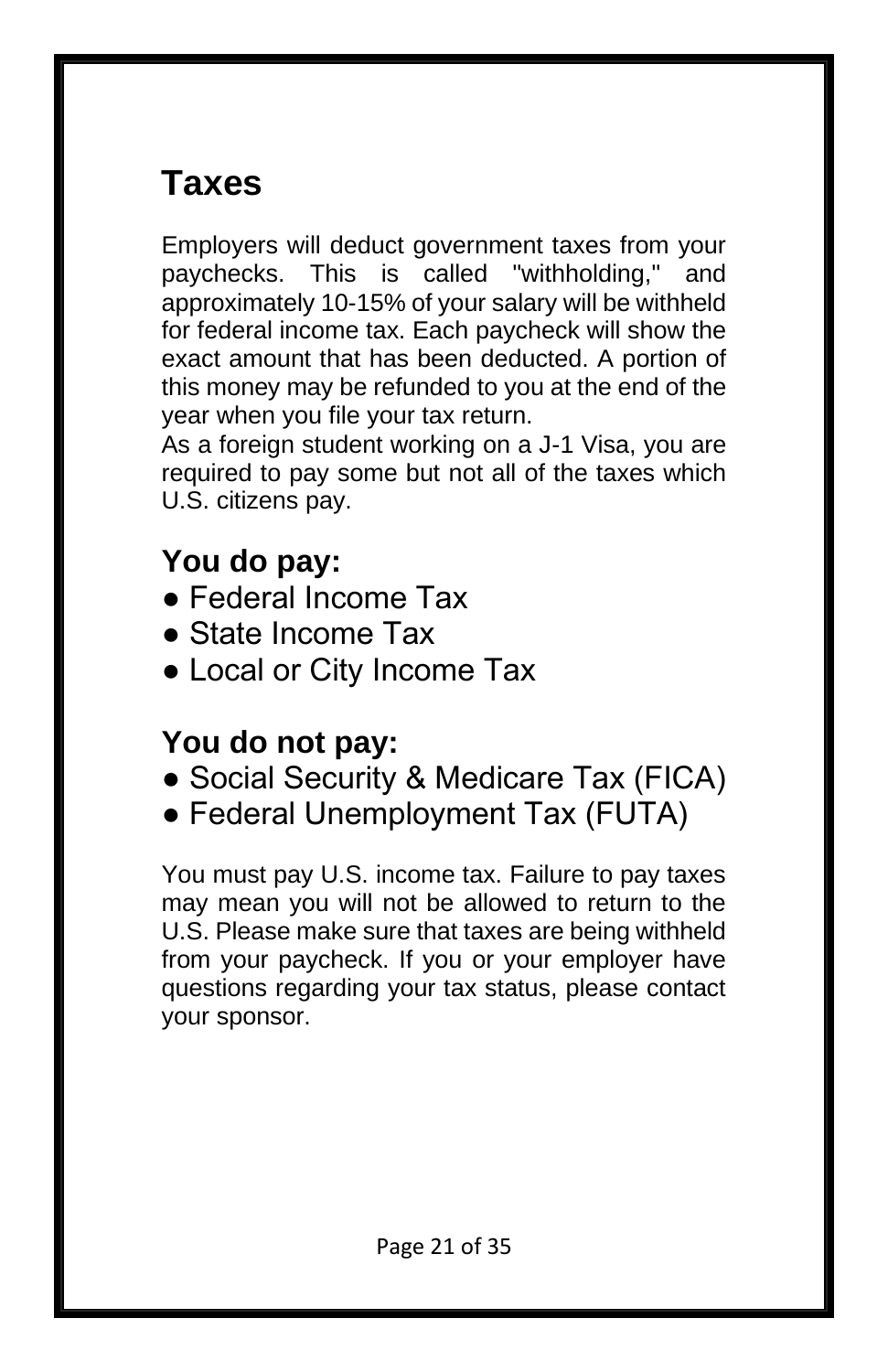# **Second Jobs**

Remember that your first job is your primary responsibility. You should make sure that you are always available for your shifts. Before you start working at a second job you must contact your sponsor. They will have to vet and approve the job, a process that may take several days.

# **Job Postings**

Here are some helpful links to find a second job.

- https://www.indeed.com/
- https://www.monster.com/

#### **HOW FAR YOUR DOLLAR WILL GO:**

| Cup of coffee           | \$2.50          |
|-------------------------|-----------------|
| Espresso based drink    | \$5.50          |
| Hamburger, fries, drink | \$10.00-\$15.00 |
| Lunch at a restaurant   | \$13.00-\$17.00 |
| Movie theater           | \$13.50-15.50   |
| U.S. letter stamp       | \$0.58          |
|                         |                 |

# **Sales Tax**

Most states in the U.S. charge a sales tax on tangible personal property and services, such as clothing, restaurant and fast food meals, services, newspapers, books, toiletries, etc. The sales tax varies; in Lake George Region it is 7%. Sales taxes are added at the register, so be prepared for your bill to be more than the price tag on an item.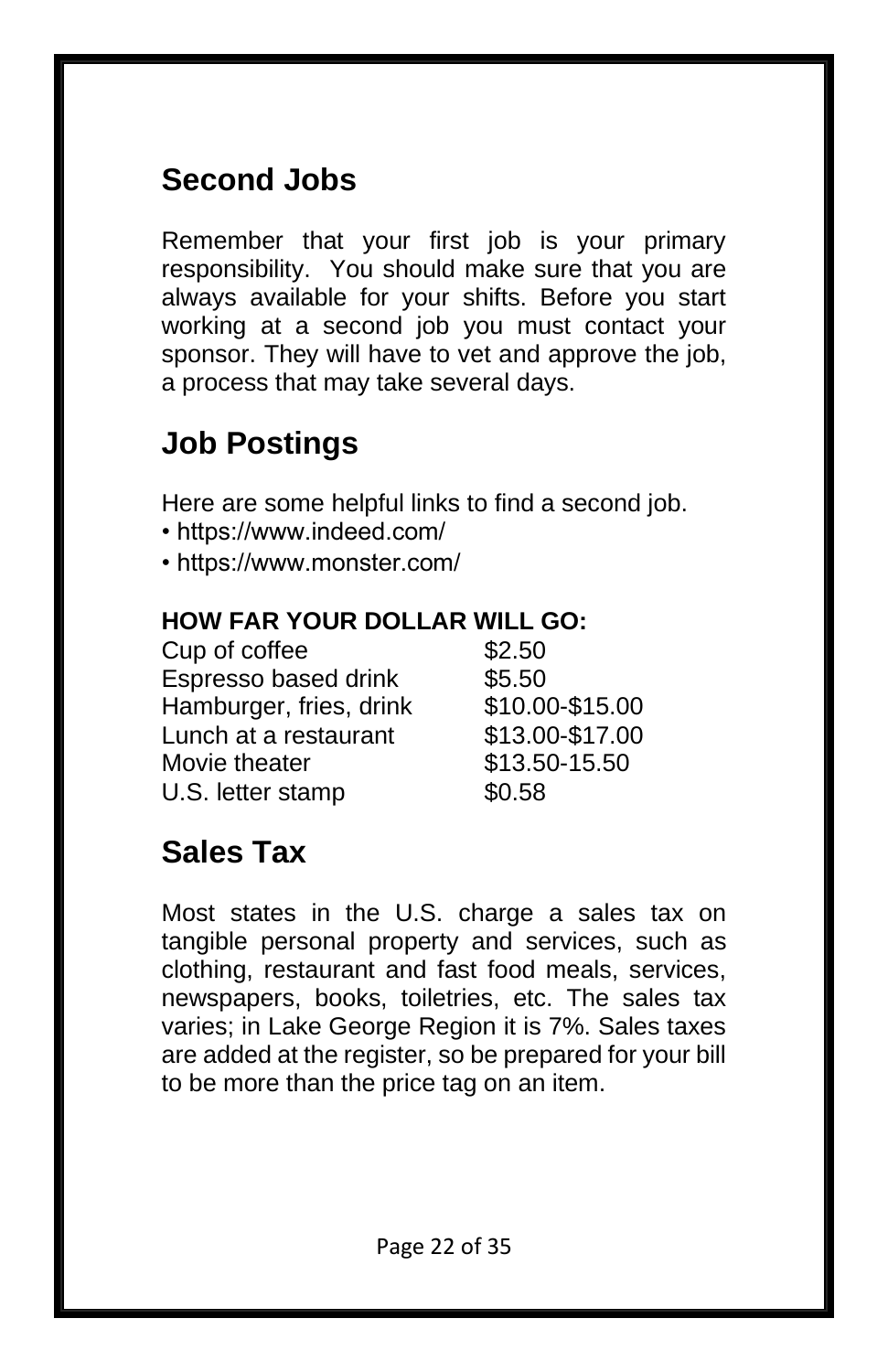# **Tipping**

Tipping, also known as gratuity, is giving a small amount of money to another person for a service.

These are the most often tipped services:

| • Waiter/waitress      | 18 - 20% of bill      |
|------------------------|-----------------------|
| • Barbers/hairdressers | 18% of bill           |
| • Taxi drivers         | $10\% - 15\%$ of fare |
| • Food delivery        | No less than \$5      |
|                        |                       |

You should never tip police officers, physicians, government employees or university employees. It may be interpreted as a bribe, which is illegal.

You do not have to tip bus drivers, theater ushers, museum guides, salespeople, employees at fast food restaurants or hotel clerks.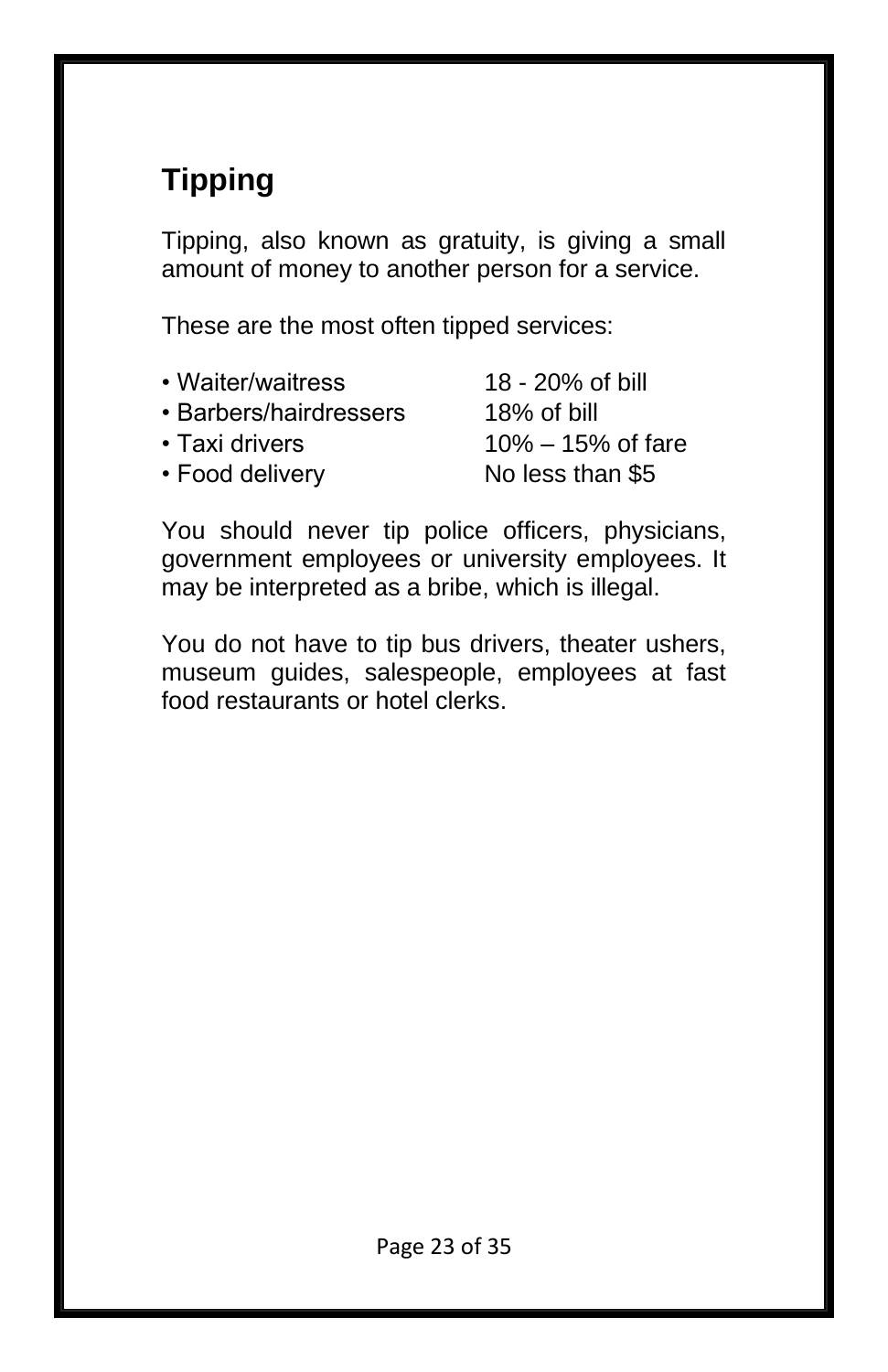# **Drugs, Alcohol and Smoking**

# **Drugs**

Illegal possession of controlled substances (drugs) in the U.S. is subject to prosecution by law. The penalties for drug possession vary from state to state. Any type of illegal drug use while in the U.S. may have serious consequences. You may have to pay fines or go to jail if you are caught with drugs or people who have drugs, including prescription medications not prescribed to you.

# **Alcohol and Smoking**

### *It is illegal in the United States to:*

- Drink alcohol under the age of 21.
- Possess alcohol under the age of 21.
- To purchase alcohol for anyone under the age of 21.
- Drink alcohol in public areas at any age.
- To drive or operated any motor vehicle or boat under any influence of alcohol or drugs.
- To purchase tobacco products under the age of 21.
- To possess tobacco product under the age of 21.
- To possess marijuana in any form in New York State.

You may be arrested and/or subject to fines if found guilty.

In order to purchase alcohol, from bars, restaurants and liquor stores will must show proof of ID. Only a passport, driver's license or non-driver identification card from the Department of Motor Vehicles are acceptable forms if ID.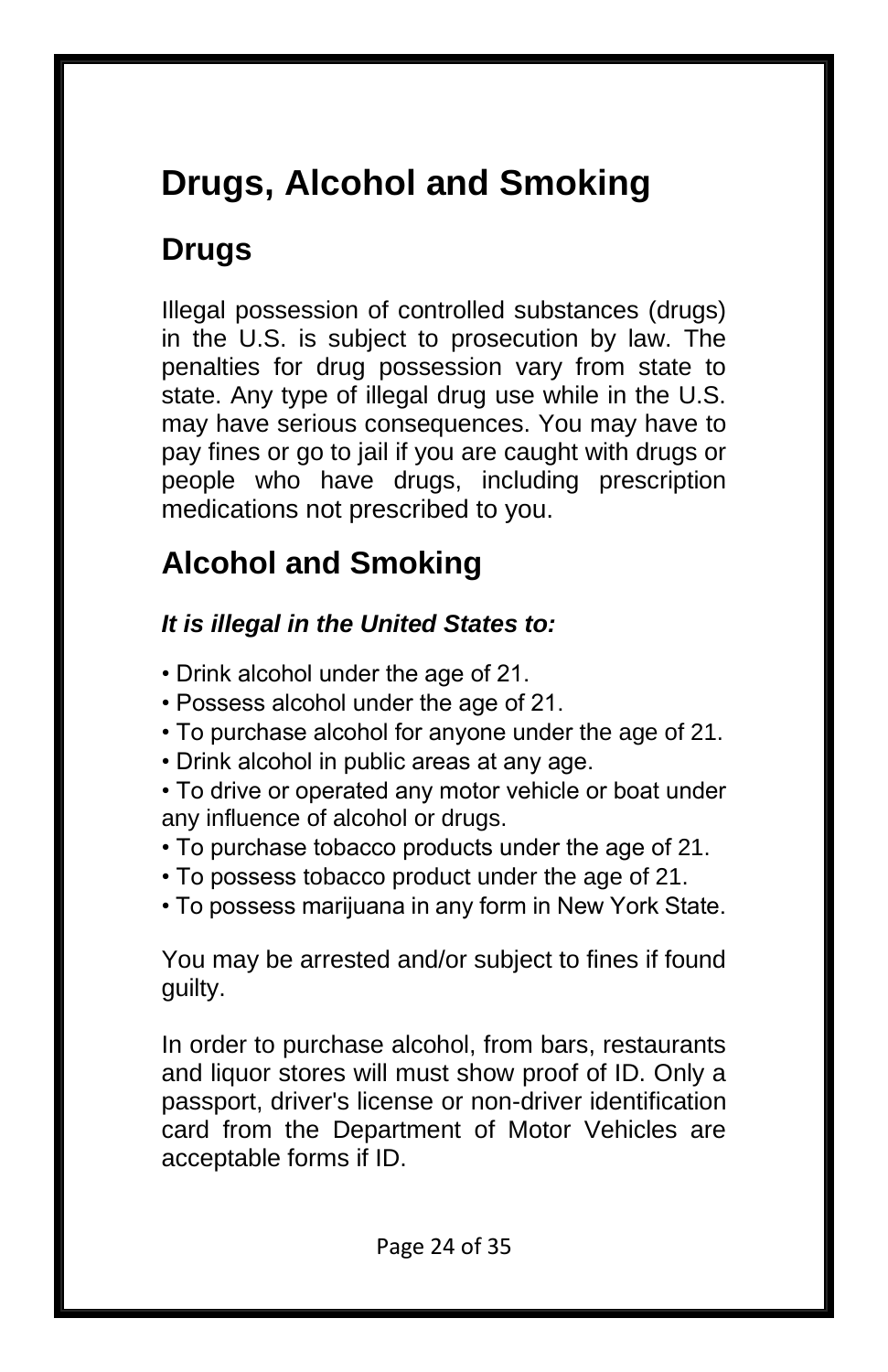It is illegal to smoke in many public places. No Smoking signs are usually posted in a clear, visible location. Smoking is restricted in office buildings, restaurants, and public transportation, among other places.

# **Driving While Intoxicated (DWI) or Driving Under the Influence (DUI)**

Do NOT drive a car if you have been drinking alcohol, and do not get into a car if the driver has been drinking. Not only is your safety in danger, but DWI/DUI laws are very strict. You might have to pay up to \$10,000 or go to jail if found guilty of DWI/DUI.

# **Police Department**

#### **In the event of an emergency Dial 911 Non-Emergency Number: Warren County Sherriff's Office 518-743-2500**

If you are caught committing any crime, you will be arrested. Your case will go to court and if you are found guilty, you could be fined and/or sentenced to days, weeks or even longer in jail.

• Shoplifting (taking items from a store without paying) is against the law, and you will be caught and arrested if you commit this crime.

• You CAN trust the police. They are public servants and their job is to maintain law and order and to assist citizens and visitors in any difficulty. DO NOT HESITATE to ask them for help.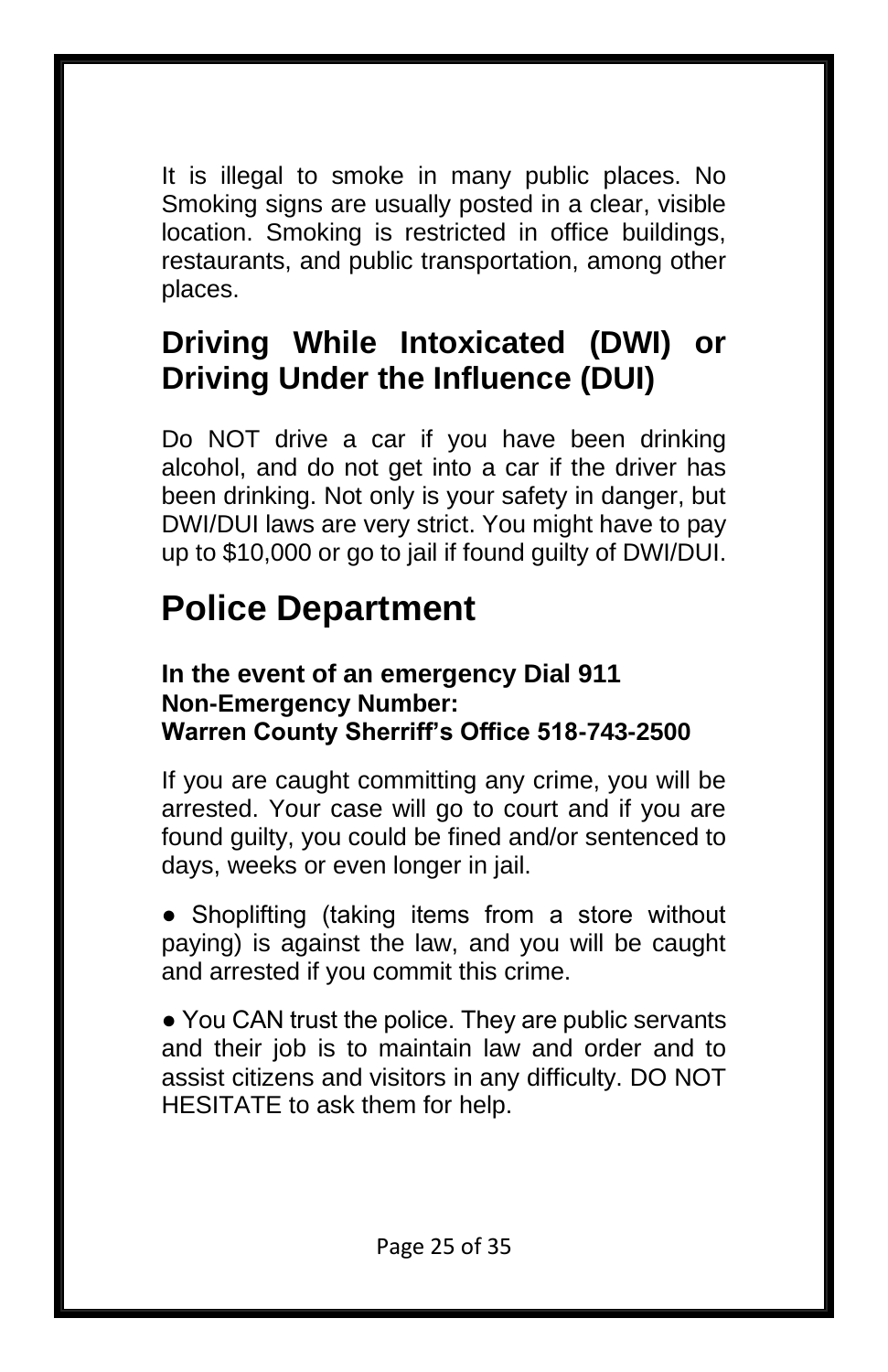### **Medical and Safety**

#### **\*INCASE OF EMERGENCIES – DIAL 911**

- Keep proof of your medical insurance (travel insurance arranged by Sponsor agency) with you at all times and know the terms of your policy.
- There are medical facilities and urgent care centers around the Lake George Region. Contact your insurance company prior to visiting any medical center to get information about the coverage provided.
- You will have to pay cash or credit card at the time of your medical appointment. Keep all of your medical bills and receipts. You will need them to get reimbursed from the insurance company. Contact your Sponsor if you do not know the procedure to file a claim for reimbursement.

#### **General Medical Care**

For specific questions about health insurance coverage, please contact your sponsor. For medical emergencies, dial 911 or go to the nearest hospital emergency room. If you need medical attention, but it is not an emergency, we recommend contacting a walk-in clinic or local physician's office. A few clinic options are listed below.

**Warrensburg Health Center Phone: 518-623-2844 Health Center Plaza 3767 Main Street Warrensburg, NY 12885**

Website: https://www.hhhn.org/locations/warrensburg-health-center/

- Primary Care Hours
- Monday Friday: **8:00am – 5:00pm**
- **Urgent Care Hours**
- (July/Aug: 'til 9pm)
- Monday Saturday: **8:00am – 8:00pm**
- Sunday: **9:00am – 5:00pm**

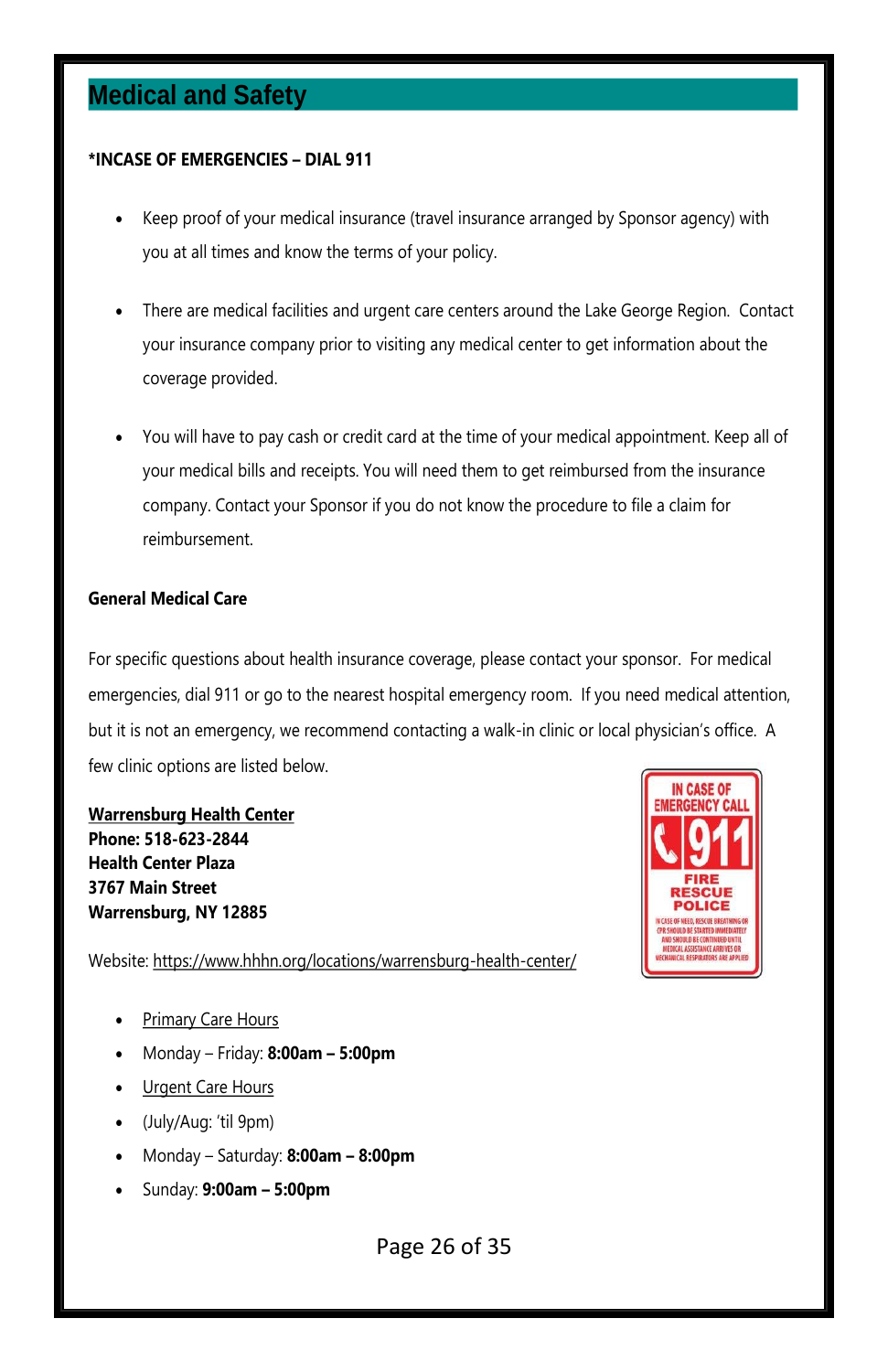# **Bicycle & Pedestrian Safety**

Safety is a shared responsibility! **When you're walking:** 

● Look for cars in all directions--including those turning left or right or backing up--before crossing the street or parking lot.

• Obey all pedestrian traffic signals.

● At night, walk in well-lit areas, carry a flashlight, or wear something reflective to be more visible

• Cross the street where you have the best view of traffic. At bus stops, cross behind the bus or at the nearest crosswalk.

● Always walk on the sidewalk; if a sidewalk is unavailable, walk facing traffic and as far from the roadway as you can.

### **When you're bicycling:**

• Wear a helmet. It could save your life.

• Under New York State law a bicycle operator is subject to the same traffic laws as the driver of a car. Obey all traffic signals and stop at "Stop" signs and red lights.

● Ride *in the direction* of traffic and as far to the right as practicable.

• Use front and rear lights and reflectors at night and be as visible as possible.

● Use hand signals to indicate when turning.

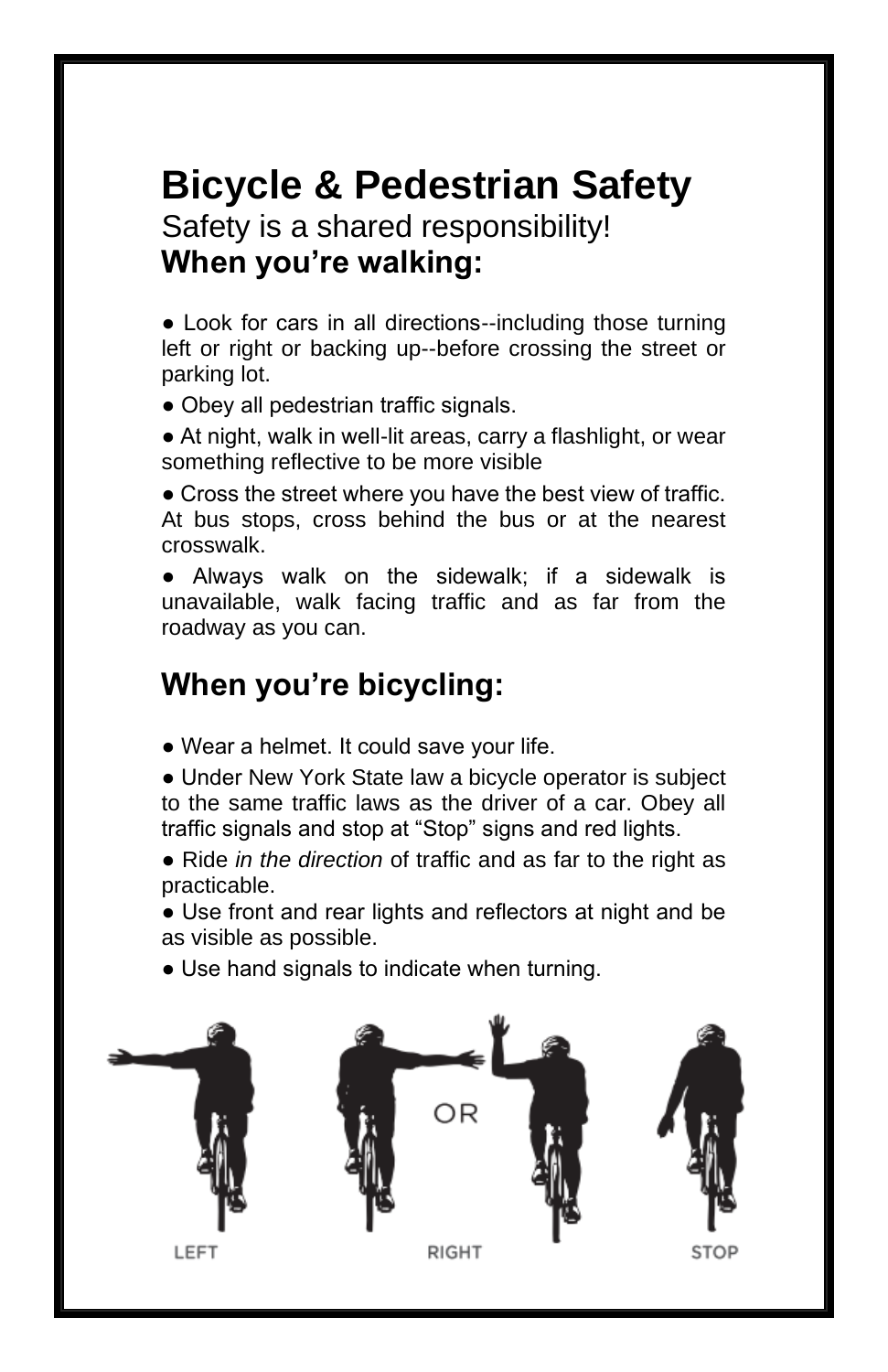# **Cultural Attractions/Things to Do**

Check our Facebook page regularly for updates regarding events and Welcome Orientations.

Make sure that you take some time to explore the beautiful Lake George area and all the region has to offer. Here are a few suggestions to keep you busy!

# **Hiking Trails**

<https://www.lakegeorge.com/hiking/> <http://www.visitlakegeorge.com/recreation/hiking> <http://www.lglc.org/>

There are many trails to choose from. Enjoy breath taking views of Lake George and the surrounding Adirondack Mountains. Be sure to check the weather before your adventure, wear appropriate footwear and always carry water and snacks with you. Never hike alone!

### **Swimming**

Million Dollar Beach, Lake George Shepard Park Beach, Lake George Roger's Memorial Park Beach, Bolton Landing

### **Boat cruises**

Lake George Steamboat Co. <http://lakegeorgesteamboat.com/> Lake George Shoreline <http://lakegeorgeshoreline.com/> Bolton Boat Tours <http://www.boltonboattours.com/>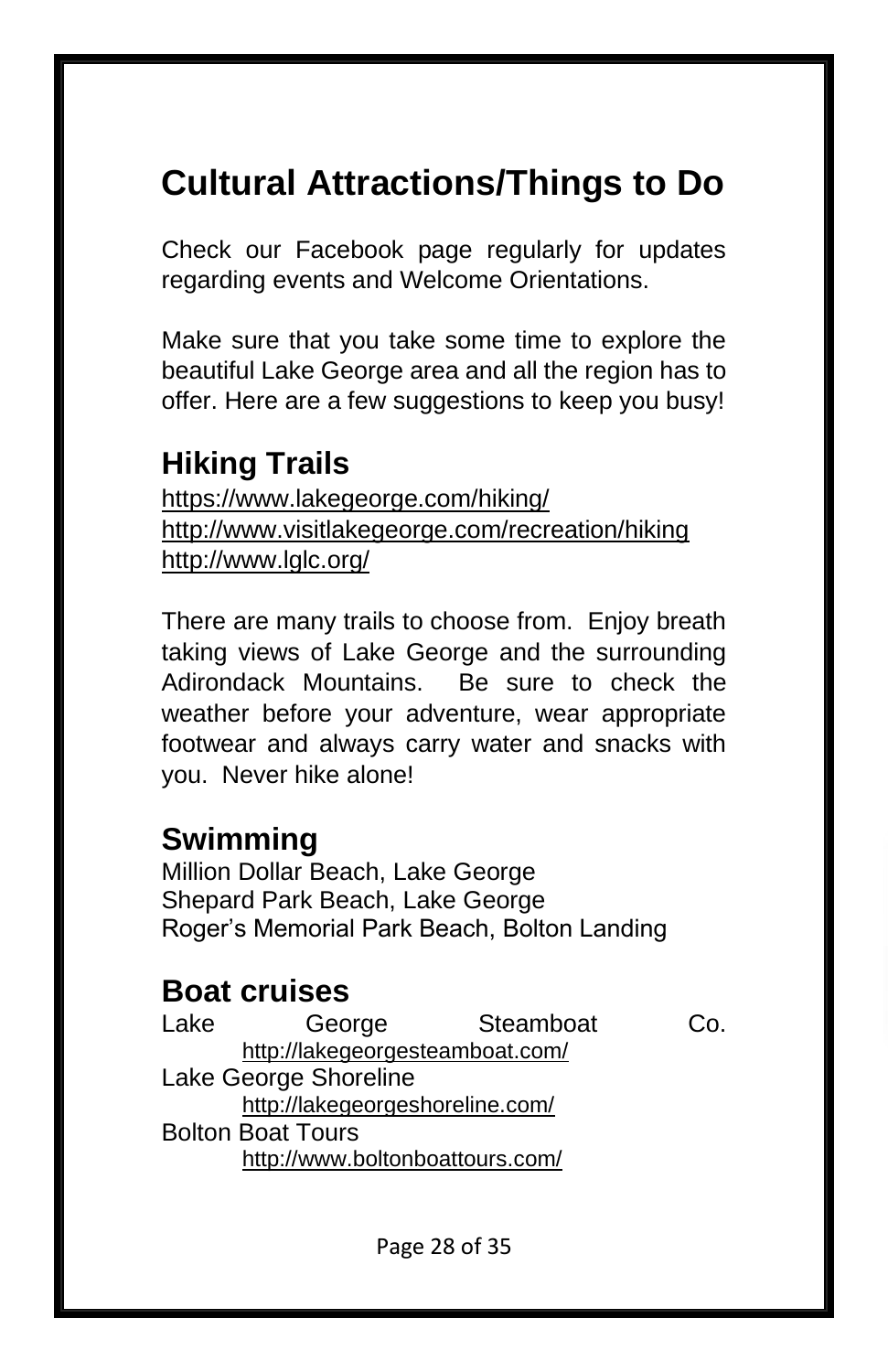# **Kayak and Paddleboard Rentals**

Kayak Lake George <http://www.kayaklakegeorge.com/> Lake George Kayak Co. <http://www.lakegeorgekayak.com/> Patty's Water Sports <http://www.pattyswatersports.com/>

### **River Rafting and Tubing**

Sacandaga Outdoor Center <https://www.4soc.com/> Beaverbrook Outfitters <https://www.beaverbrook.net/>

### **Museums**

Fort William Henry Museum and Ghost Tours <http://www.fwhmuseum.com/>

Lake George Historical Association <https://www.lakegeorgehistorical.org/>

Bolton Historical Museum <http://boltonhistorical.org/museum/museum.html>

The Hyde Collection <http://hydecollection.org/> The Chapman Historical Museum <http://chapmanmuseum.org/>

Adirondack Museum <https://www.theadkx.org/> The Wild Center <http://www.wildcenter.org/>

*Many more museums located in Saratoga and Albany, NY.*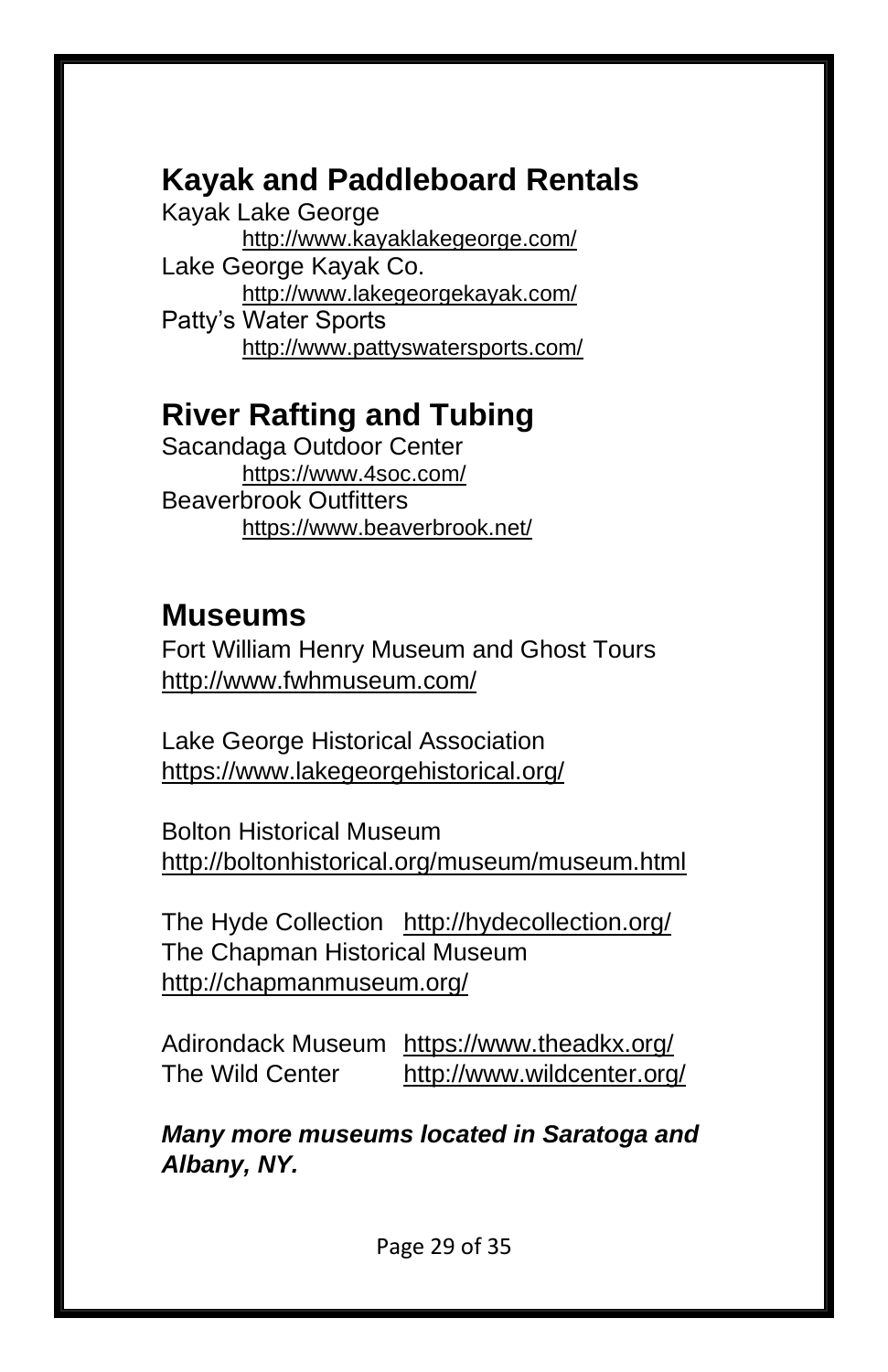# **Horseback Riding**

Saddle Up Stables <http://www.ridingstables.com/> Bennett's Riding Stable <http://www.bennettsridingstable.com/index.html> Ruggerio's <http://www.paintedponyranch.com/>

### **Ziplines**

Adirondack Eagle Adventure <http://adkeagleflyer.com/> Adirondack Extreme Adventure Course <https://adirondackextreme.com/>

# **Shopping**

Outlets: <http://www.adirondackoutletmall.com/> Mall: <https://www.shopaviationmall.com/> Walmart Supercenter: [https://www.walmart.com/store/2116/queensbur](https://www.walmart.com/store/2116/queensbury-ny) [y-ny](https://www.walmart.com/store/2116/queensbury-ny)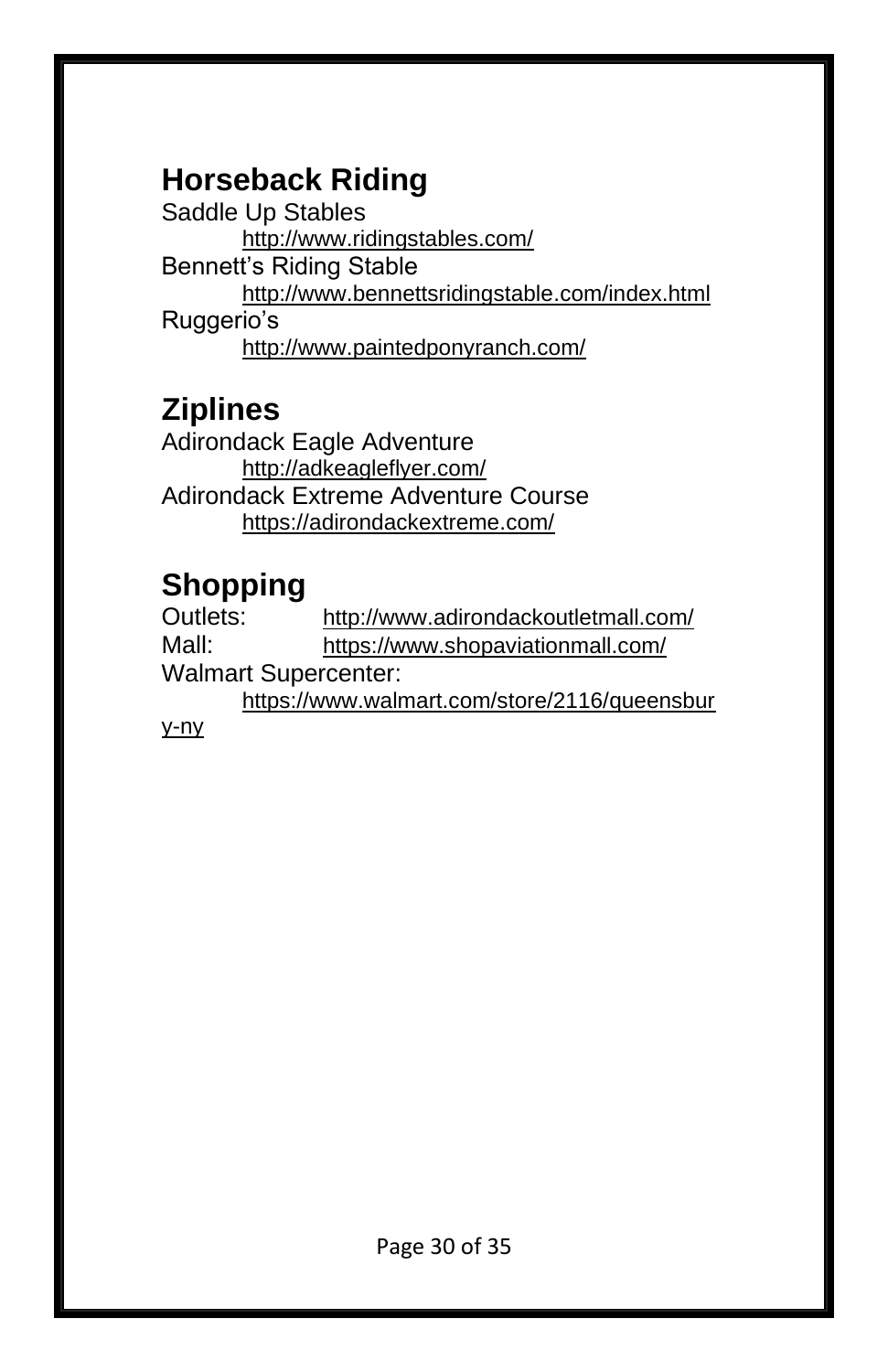### **Sponsor and Dept. of State Contacts**

**Department of State 24 Hour HELPLINE 1-866-283-9090 jvisas@state.gov**

**Alliance Abroad Group** Austin, Texas 512-904-1157 [supportinfo@allianceabroad.com](mailto:supportinfo@allianceabroad.com)

**American Institute for Foreign Study (AIFS)** Stamford, Connecticut 203-399-5107

**American Work Experience (AWE)** Greenwich, Connecticut 203-661-9352 [info@aweusa.com](mailto:info@aweusa.com)

**CENET Cultural Exchange Network** Cape Girardeau, Missouri 1-866-512-3638 summer@culturalexchangework.org

#### **Council on International Educational Exchange (CIEE)**

Portland, Maine 1-888-268-6245 [contact@ciee.org](mailto:contact@ciee.org)

#### **CSB International, Inc.**

Bay Shore, New York 1-877-669-0717

#### **Cultural Homestay International (CHI)**

San Rafael, California 1-800-432-4643 [chiwendy@chinet.org](mailto:chiwendy@chinet.org)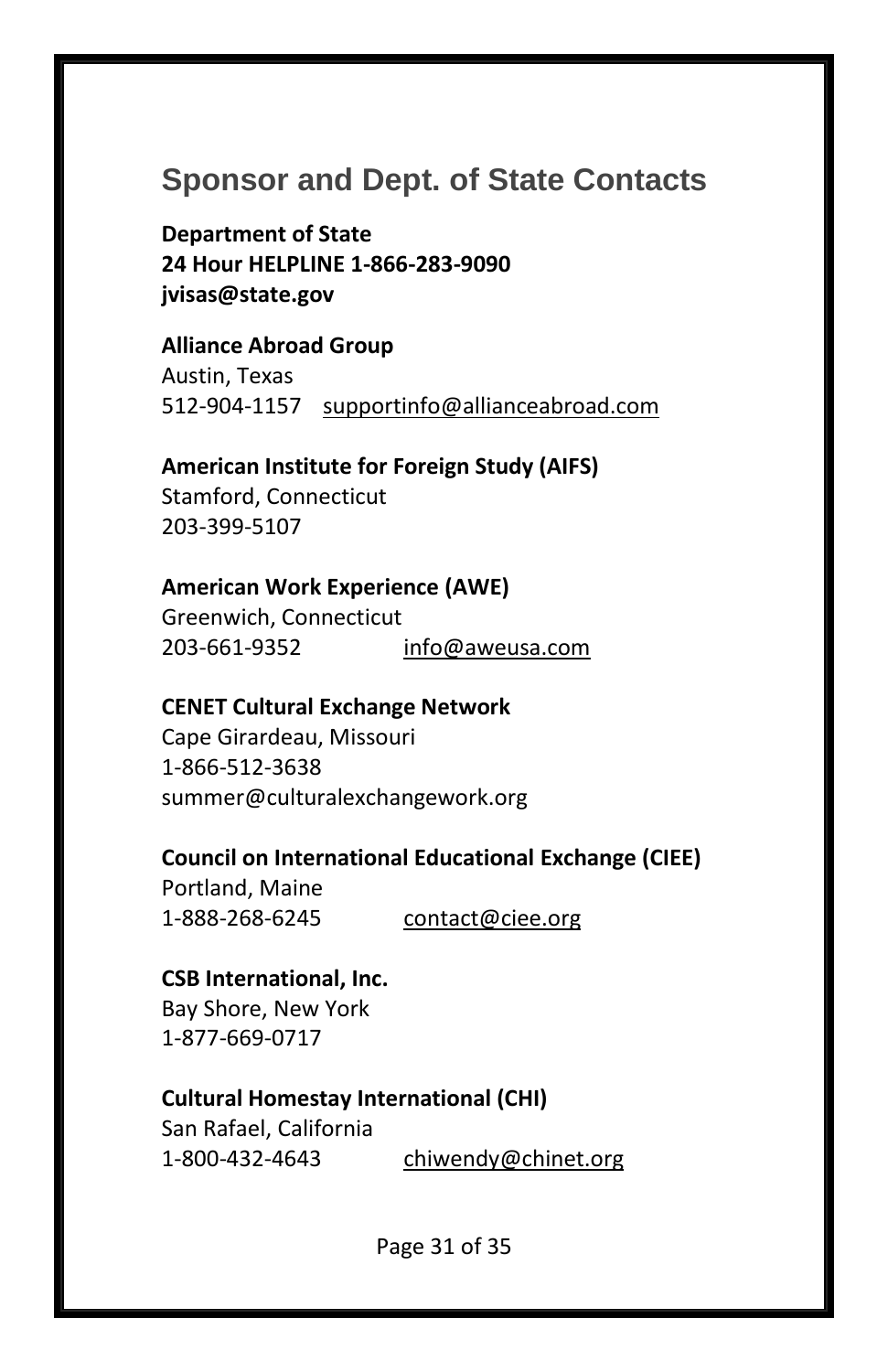### **Sponsor and Dept. of State Contacts Continued**

**Educational Resources Development Trust (ERDT)** Santa Monica, California 310-450-4624

#### **GeoVisions**

Portsmouth, New Hampshire 603-363-4187

#### **Greenheart Exchange**

Chicago, Illinois 1-866-684-9675 workprogram@greenheart.org

#### **InterExchange, Inc.**

New York, New York 1-800-621-1202 [worktravel@interexchange.org](mailto:worktravel@interexchange.org)

#### **International Cultural Exchange Organization (ICEO)** Gold River, California

916-985-4826

#### **Intrax Work/Travel** San Francisco, California

1-888-224-0450 [iwtsupport@intraxinc.com](mailto:iwtsupport@intraxinc.com)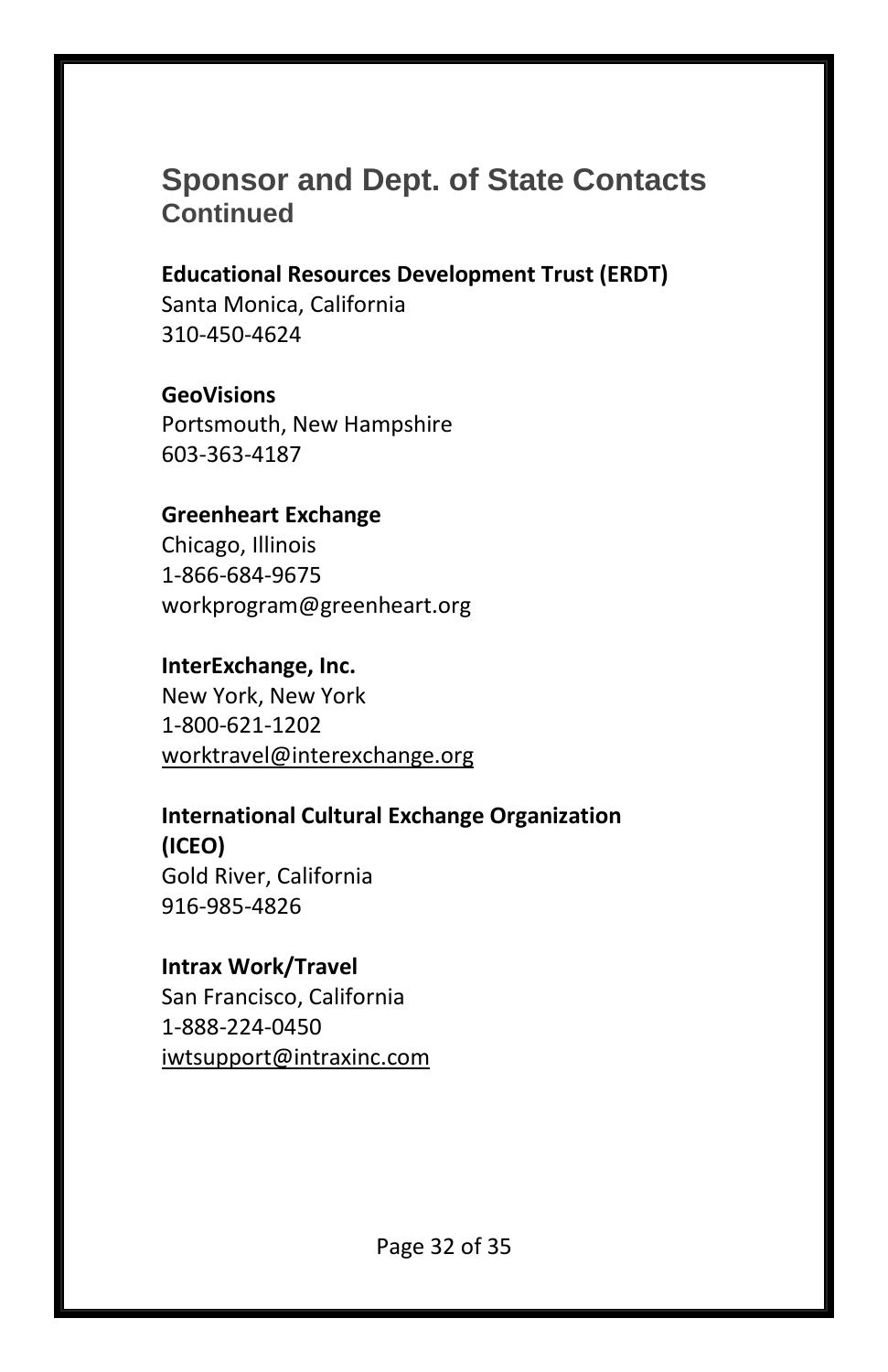### **Sponsor and Dept. of State Contacts Continued**

**Janus International Hospitality Student Exchange** Boca Raton, Florida 804-589-1924

#### **Spirit Cultural Exchange**

Oak Park, Illinois 1-800-390-0978 [support@spiritexchange.com](mailto:support@spiritexchange.com)

#### **The Foundation for Worldwide International Student Exchange (WISE)**

Dyersburg, Tennessee 770-579-0567

#### **United States, Inc.**

Hot Springs, Arkansas 501-321-2000

#### **United Work and Travel, a Division of APEI**

Owings Mills, Maryland 1-866-446-2872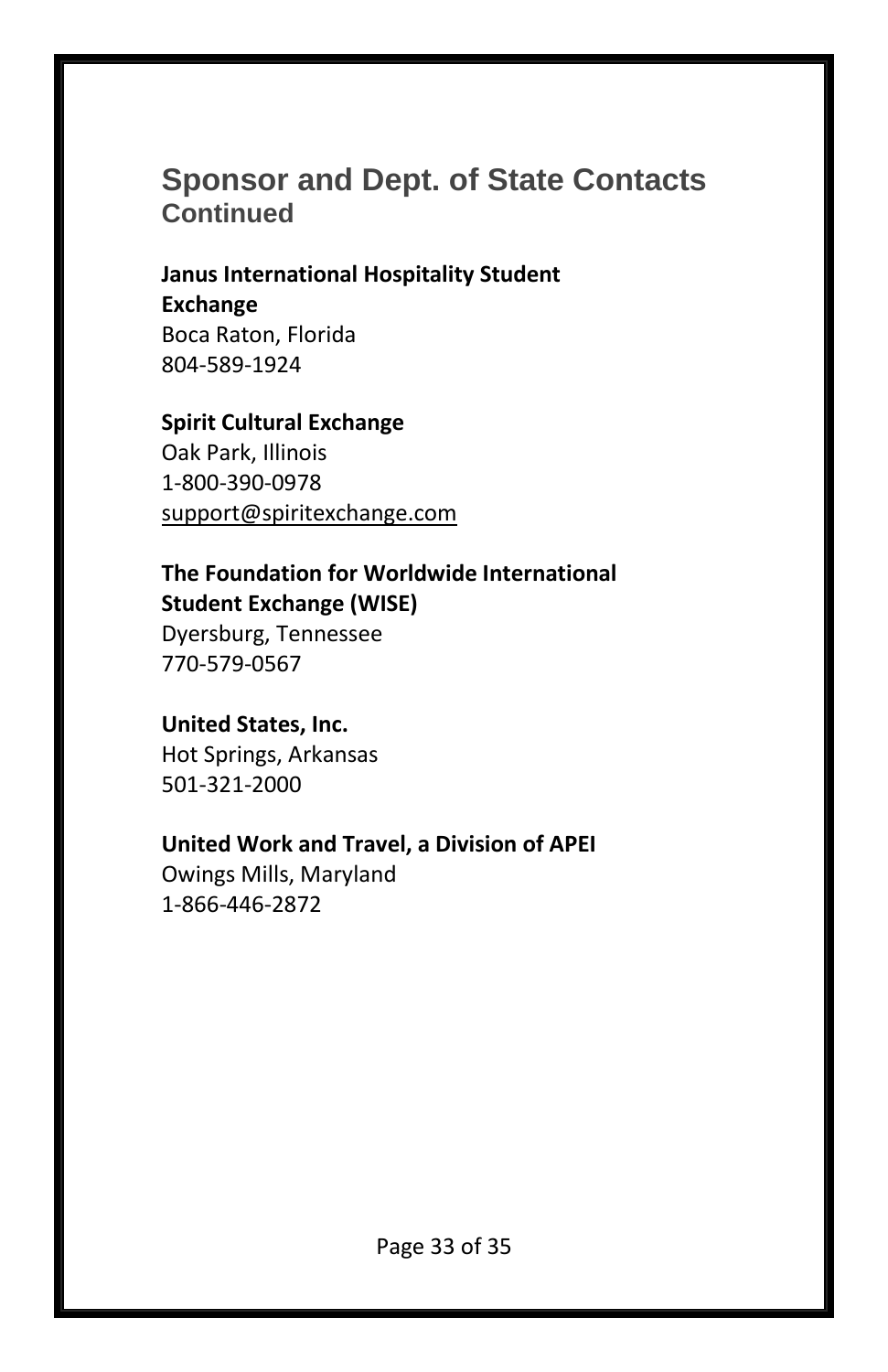# **Sources**

*Thank you to the following organizations for permission to re-print material.*

CIEE: [www.ciee.org/wat](http://www.ciee.org/wat)

Greenheart Exchange: [www.cci-exchange.com](http://www.cci-exchange.com/)

CENET: [www.culturalexchangenetwork.org](http://www.culturalexchangenetwork.org/)

CDC: [www.emergency.cdc.gov](http://www.emergency.cdc.gov/)

Department of State[: www.j1visa.state.gov](http://www.j1visa.state.gov/)

J1 Branson ISOP[: www.bransonJ1.com](http://www.bransonj1.com/)

Lake George Regional Chamber of Commerce: [www.lakegeorgechamber.com](http://www.lakegeorgechamber.com/)

Old Orchard Beach Seasonal Workforce[: www.oobj1.com](http://www.oobj1.com/)

Ocean City Seasonal Workforce Committee Student Handbook: [www.ocworkforce.com](http://www.ocworkforce.com/)

Outer Banks International Student Outreach Program: [www.obxisop.com](http://www.obxisop.com/)

The Information in this guide is accurate to the best of our knowledge as of May 2022. The Lake George Region Student Connection cannot be held responsible for any incorrect information.

Please Contact Your Sponsor for any support you may need. If your sponsor's contact information is not listed above, please visit Department of State's website to find sponsor contact information:

[http://j1visa.state.gov/participants/how-to-apply/sponsor](http://j1visa.state.gov/participants/how-to-apply/sponsor-search/)[search/](http://j1visa.state.gov/participants/how-to-apply/sponsor-search/)

For more information, please visit [www.LGStudentConnection.com](http://www.lgstudentconnection.com/) or email [LGStudentConnection@yahoo.com](mailto:LGStudentConnection@yahoo.com)